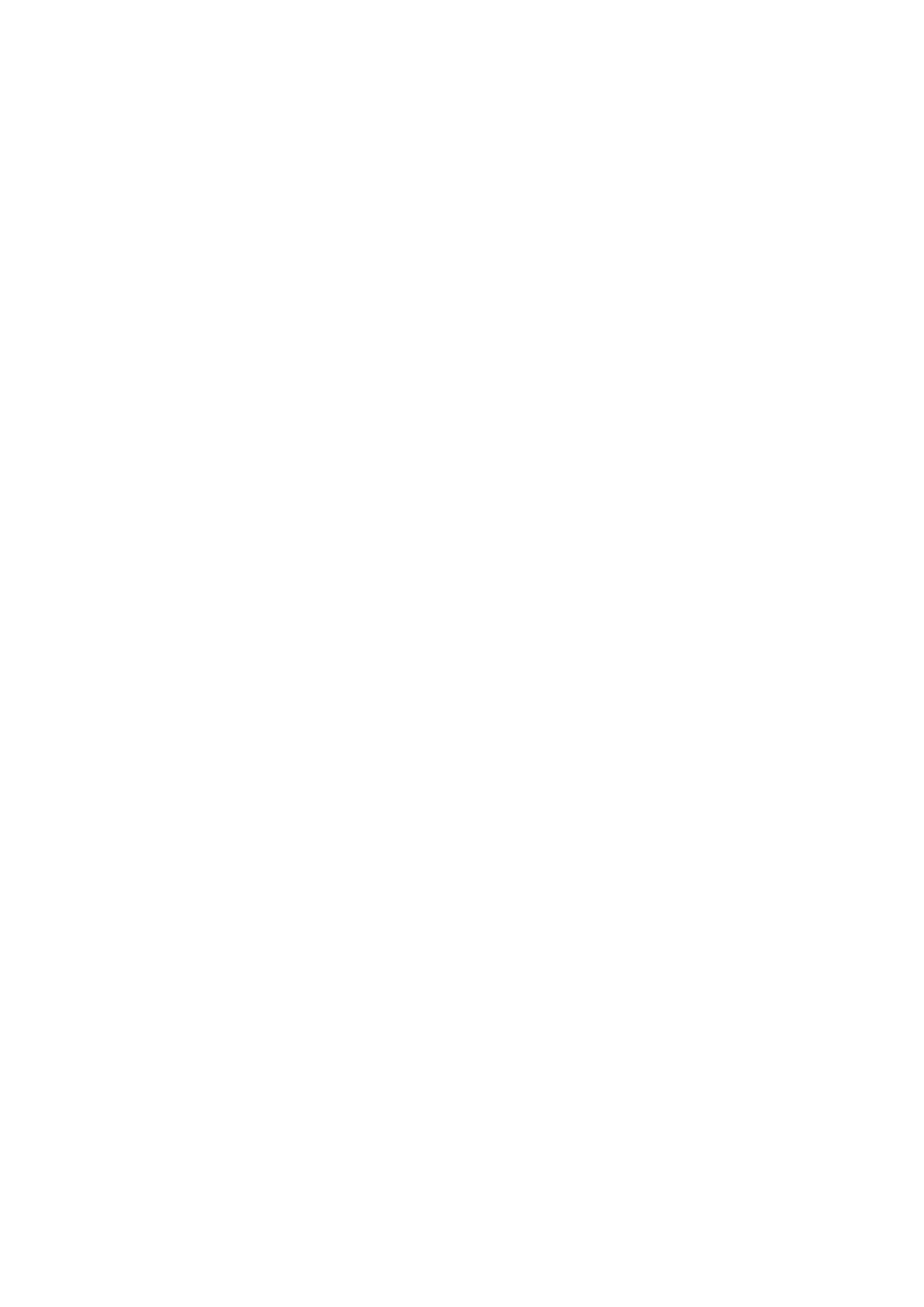## **Table of Contents**

**1 Identification of the Organization**

## page 2-3 **2 Mission and Medium-Term Vision of the Agency 3 Agency's Activities in 2014 4 State Aid** 3.1 Follow-up monitoring of projects......................................................................................................... 7 3.2 Funding of on-going projects............................................................................................................... 8 3.3 Evaluation and funding of projects commenced in 2014.................................................................... 13 4.1 Assessment of state aid granted by the Agency................................................................................ 16 4.2 Further steps in the field of state aid granted by the Agency.............................................................. 17 page page 5-15 page  $16 - 17$

## **5 Agency's Budget**

| page<br>18-20 |
|---------------|

1

2

4-4

3

4

## **6 Personnel Issues**

| <u>LA LANDI III DANGA </u>  |                   |
|-----------------------------|-------------------|
|                             | page<br>$21 - 24$ |
| <b>7 Control Activities</b> |                   |

| <b>TELEVISION ACTIVITIES</b> |  |
|------------------------------|--|
|                              |  |
|                              |  |
|                              |  |
|                              |  |
|                              |  |

## **8 Objectives and their Fulfillment**

8 page 27-27

**9 Assessment of the Agency's Activities in 2014**

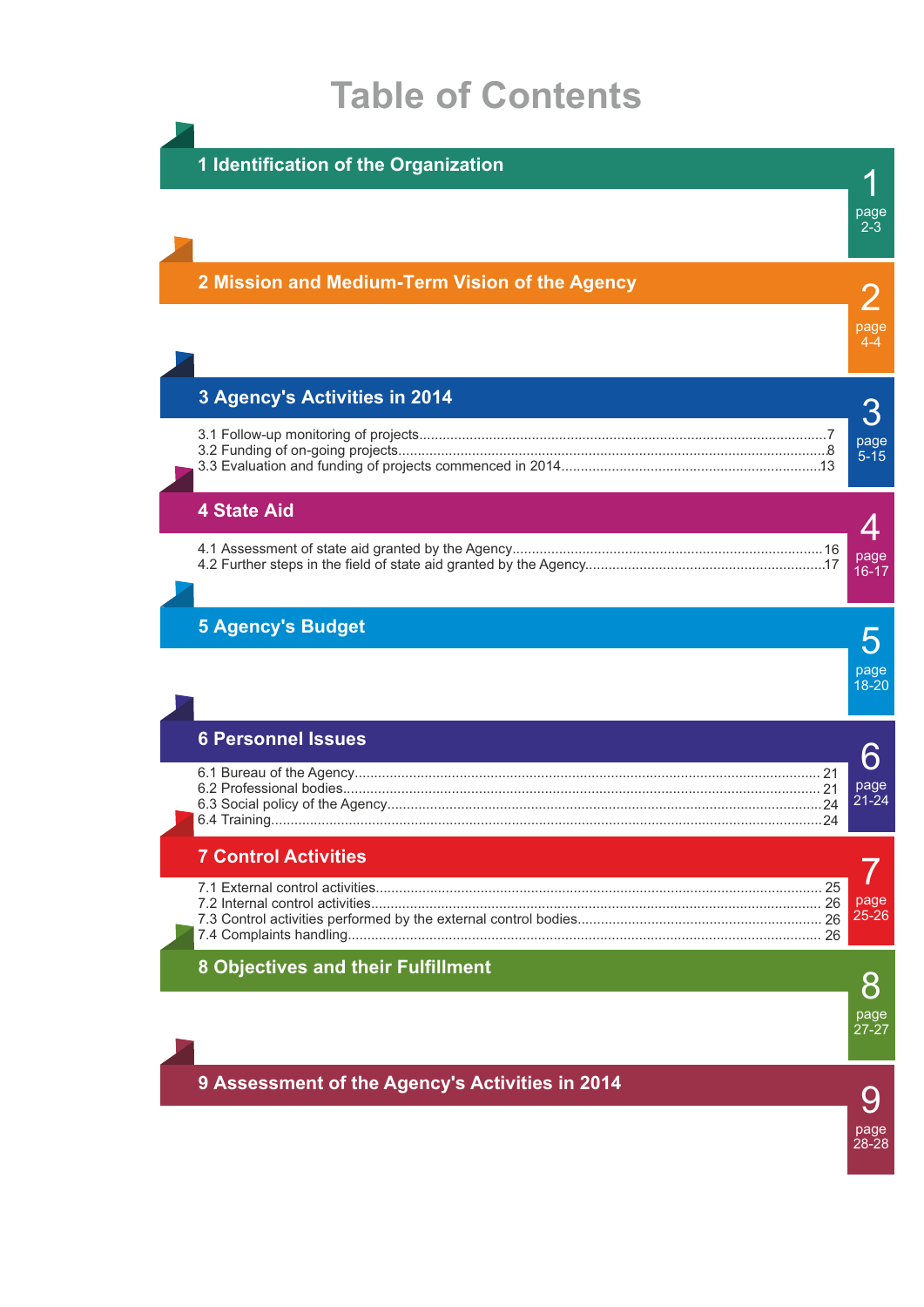# **1 Identification of the Organization**

**Name:** Slovak Research and Development Agency (the "Agency")

**Registered office:** Mýtna 23, 811 07 Bratislava **Postal address:** Mýtna 23 P.O.BOX 839 04 839 04 Bratislava **Contact:** tel: +421 2 57 20 45 01 fax: +421 2 57 20 45 99 e-mail: agentura@apvv.sk www: http://www.apvv.sk **Establishment:** Act No. 172/2005 Coll., on Organisation of State Support to Research and Development and on Amendments to Act No. 575/2001 Coll., on Organisation of Activities and Organisation of Central State Administration, as amended (hereinafter referred to as "Act No. 172/2005 Coll.). **Form of Management:** The Agency is a state-budget organisation linked to the State Budget of the Slovak Republic through the budgetary chapter of the Ministry of Education, Science, Research and Sports of the Slovak Republic.

**Government Department:** Ministry of Education, Science, Research and Sports of the Slovak Republic.

#### **Agency's Bureau:**

|                                                     | Director: RNDr. Lýdia Šuchová (till 28 February 2014)                                                           |
|-----------------------------------------------------|-----------------------------------------------------------------------------------------------------------------|
|                                                     | Ing. Bibiána Remiarová, PhD. (from 1 March 2014)                                                                |
|                                                     | Management members: Ing. Bibiána Remiarová, PhD. - Head of the General Calls Department<br>(till 23 March 2014) |
|                                                     | Ing. Stanislav Jursa - in charge of the General Calls Department<br>(from 24 March 2014)                        |
|                                                     | Ing. Jana Blahová, PhD. - Head of the Programmes Department                                                     |
|                                                     | Ing. Viera Dojčárová - Head of the Financial Department                                                         |
|                                                     | Ing. Brigita Francová - Head of the Audit Department (till 24 January 2014)                                     |
|                                                     | Ing. Jana Müllerová - Head of the Audit Department (from 1 February 2014<br>to 27 May 2014)                     |
|                                                     | Ing. Eva Kaiserová - Head of the Personnel and Wages Department                                                 |
|                                                     | Ing. Peter Kovačič - Head of the Information Technologies and Services<br>Department                            |
|                                                     | Ing. Alena Bokrošová - Head of Director's Office                                                                |
| <b>Bodies of the Agency: Director of the Agency</b> | <b>Agency Presidium</b>                                                                                         |
|                                                     | Councils of the Agency                                                                                          |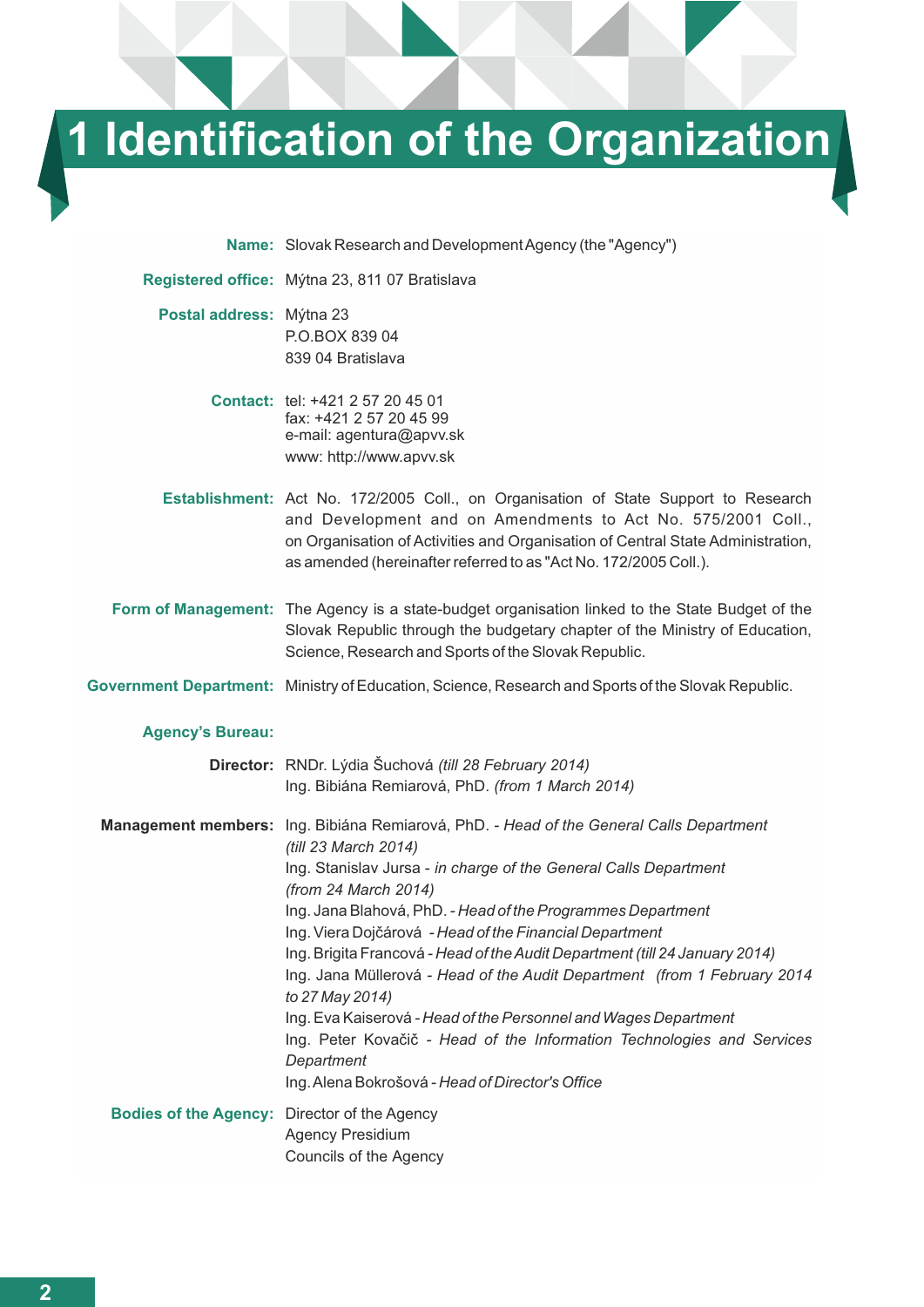

*Figure 1 Organisational Structure of the Agency's Bureau*

The Agency is established for the purposes of the support of research and development by providing the funds as follows:

- The bottom-up support means public calls for projects in various groups of science and technology fields (without thematic limitations), while the objectives, aims and the contents of research and development projects are specified by applicants – Act No. 172/2005 Coll., Section 12 (2) (a);
- The special purpose support based on the programmes of the Agency approved by the Government (the "top-down support") reflecting requirements for the fulfilment of the selected objectives and aims in compliance with the long-term objective of the State Scientific and Technology Policy – Act No. 172/2005 Coll., Section 12 (2) (b);
- The support based on published public calls under international agreements and under international programmes and initiatives, including the costs for their preparing - Act No. 172/2005 Coll., Section 12 (2) (c).

The beneficiaries of the funds are as organizations:

- Sector of public, state, private higher education institutions;
- State research and development sector:
- Private research and development sector:
- Non-profit research and development sector:
- Natural persons engaged in research and development within the meaning of the Small Trade Act.

5

page 18-20

6 page 21-24

7 page 25-26

8 page  $27 - 27$ 

9 page 28-28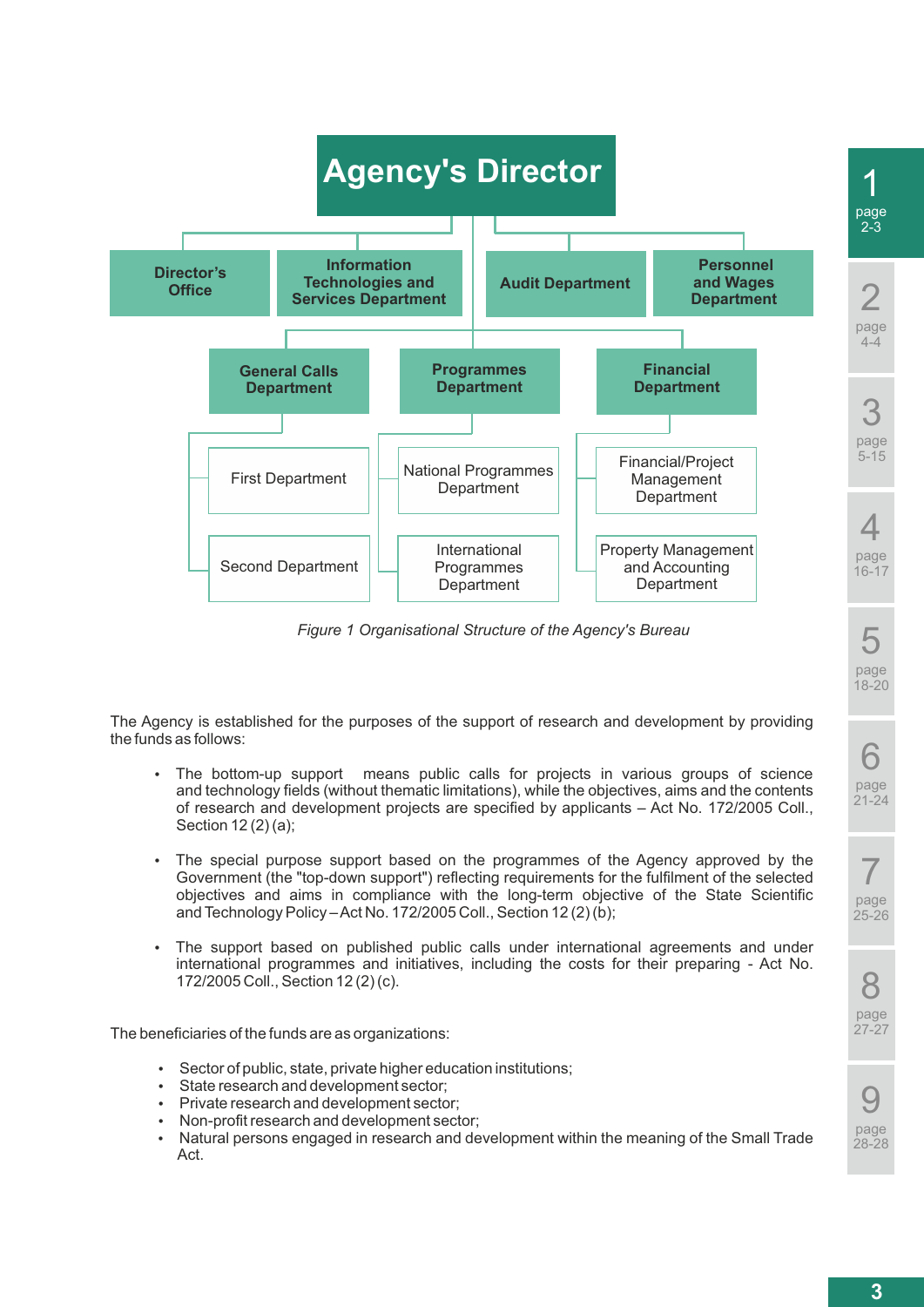# **2 Mission and Medium-Term Vision of the Agency**

**The main objective of the Agency is the promotion of high level of fundamental and applied research and development in all fields of science and technology carried out by the state sector, the sector of higher education institutions, the business sector and non-profit sector under the Agency's programmes. Research and development is supported in the form of research and development projects selected by the bodies of the Agency in open calls published by the Agency. Research and development projects may be submitted by resident legal entities or resident natural persons. The main assumption for the promotion of research and development is the quality of submitted project proposals. Another objective of the Agency is to stimulate the participation of research and development entities from the Slovak Republic in international and European programmes and initiatives, as well as the support of bilateral and multilateral cooperation in the field of research and technology.**

From the medium-term perspective, the Agency fulfils tasks arising from Act No. 172/2005 Coll., on Organisation of State Support to Research and Development, as amended, and from the Statute of the Agency. The Agency also plays an important role as a tool for fulfilment of the Programme Declaration of the Slovak Government, because a few targets of Point 5 of the Programme Declaration of the Slovak Government and related tasks directly concern the Agency.

This concerns mainly:

- $\bullet$  increase utilization of research outputs in industry and social practice;
- $\cdot$  increase the role of universities in science and research;
- stimulate the exploitation of research and development for the development of business environment in Slovakia;
- $\cdot$  increase support for research and development by the private sector;
- $\cdot$  the orientation of science and research to participate in projects of international programs.

In the short, medium and long-term horizons it is necessary to ensure that the Agency continues to announce regularly the so-called general calls. Through these calls projects from various groups of research and technology fields are supported (without thematic limitations), while objectives, aims and the contents of the projects are specified by applicants.

In November 2013, the Government approved a strategy for research and innovation for smart specialization of the Slovak Republic (RIS3), whose objective is to link research and innovation with immediate practical needs.

One important tool to implement the objectives of the strategy can be the Agency's programs aimed at building and stabilization of human resources in all sectors of research and development, collaboration of the research circles with economic reality and to promote wider involvement in European and international initiatives, in particular in the new EU Framework Programme for Research and innovation Horizon 2020.

The Agency will continue to pay attention to supporting activities under intergovernmental bilateral or multilateral agreements on international scientific and technological cooperation, both supporting the mobility of researchers and encouraging the participation of research and development institutions in international projects, programs and initiatives.

The Agency will further pay attention to the improvement of the system of evaluation and financing of projects in order to improve the objectiveness and transparency of the evaluation process.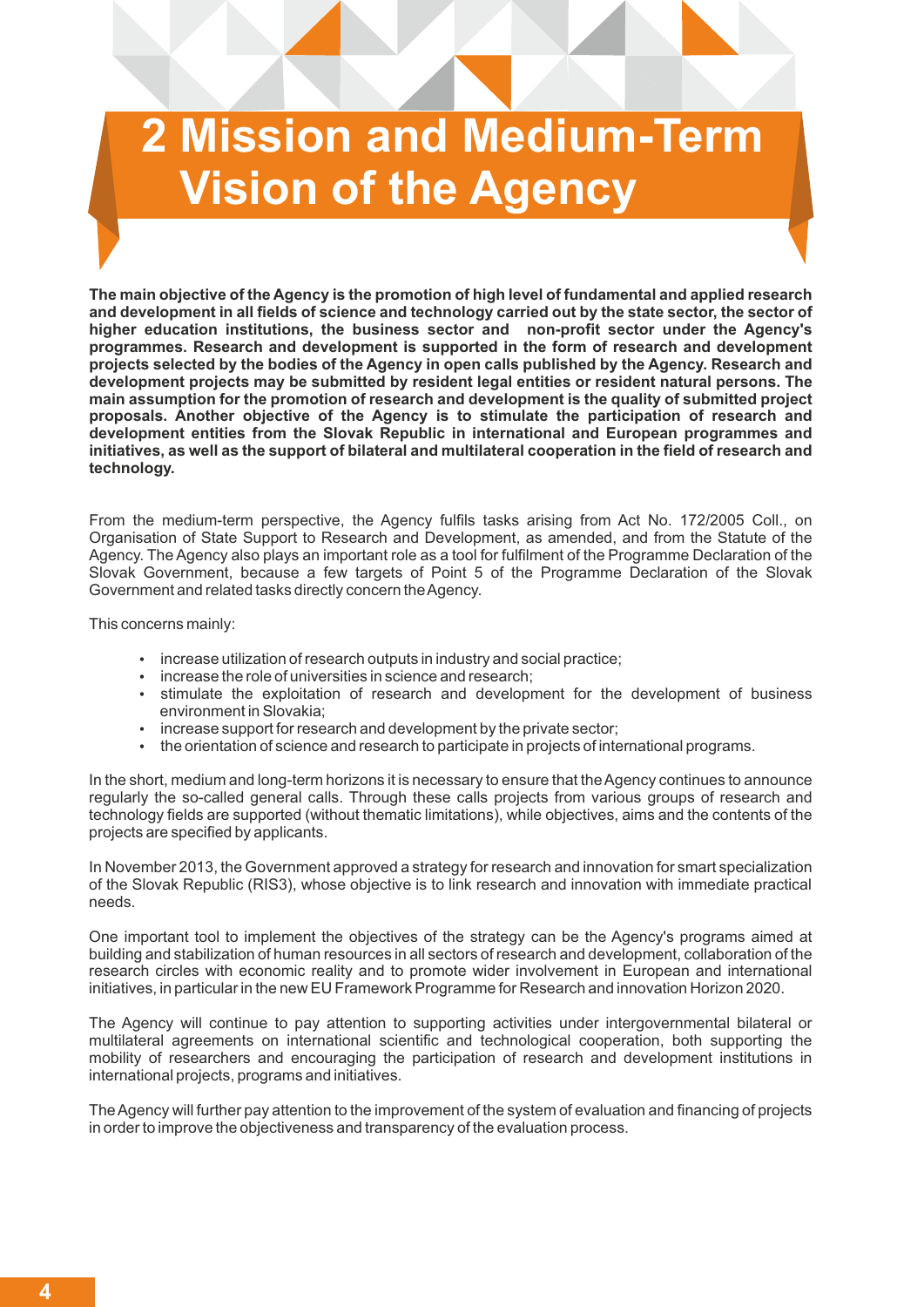

#### **The scope of activities of the Agency in 2014 was determined by the budget in the total amount of EUR 26.27 million.**

The following new calls were published in 2014 on the basis of the Plan of Main Tasks of the Agency and the above mentioned financial assumptions:

- Open public call for submission of applications for co-financing of projects financed from the 7th Framework Programme (DO7RP);
- an open call for research and development project proposals in various science and technology fields – VV 2014

The scope of activities of the Agency for 2014 is shown in the following table:

#### *Table 1 Funding of projects in 2014*

| Call                   | Number of projects in 2014 | Amount of support in EUR in 2014 |
|------------------------|----------------------------|----------------------------------|
| <b>VV 2010</b>         | 165                        | 7 293 740                        |
| <b>VV 2011</b>         | 166                        | 8 5 5 1 5 5 5                    |
| <b>VV 2012</b>         | 172                        | 8 635 307                        |
| <b>Bilateral calls</b> | 97                         | 248 356                          |
| <b>ENV Activities</b>  | $\overline{4}$             | 23 951                           |
| DO7RP                  | 32                         | 414 115                          |
| Total                  | 636                        | 25 167 024                       |







8 page 27-27

9 page 28-28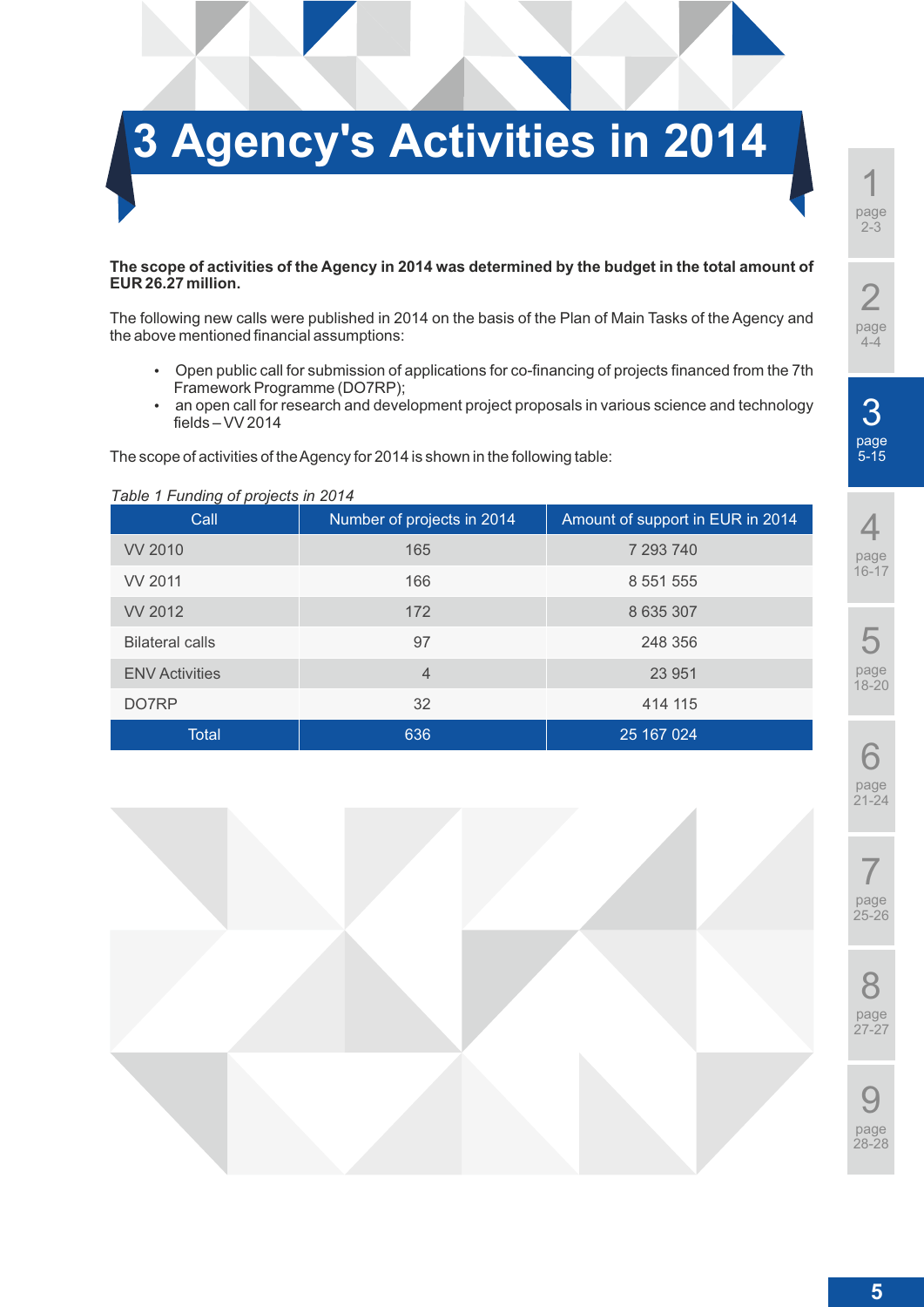Figure 2 shows the total number of funded projects and the amount of support per type of grant schemes in 2014.



*Figure 2 Funding of projects in 2014*

As a part of its activities during 2014 the Agency also arranged for the fulfilment of other tasks:

- Follow-up monitoring of the projects in order to obtain relevant information on the impacts of the project implementation on social and economic practices;
- Financing of on-going projects, i.e. projects the financing and implementation of which had started in the previous years and continued also in 2014;
- Publication of new calls for proposals and evaluation of applications for financial support submitted under these calls for proposals;
- Financing of projects supported under the open public call for applications for co-financing of projects financed from the 7th Framework Programme (DO7RP).



*Figure 3 Evaluation and funding of projects in 2014*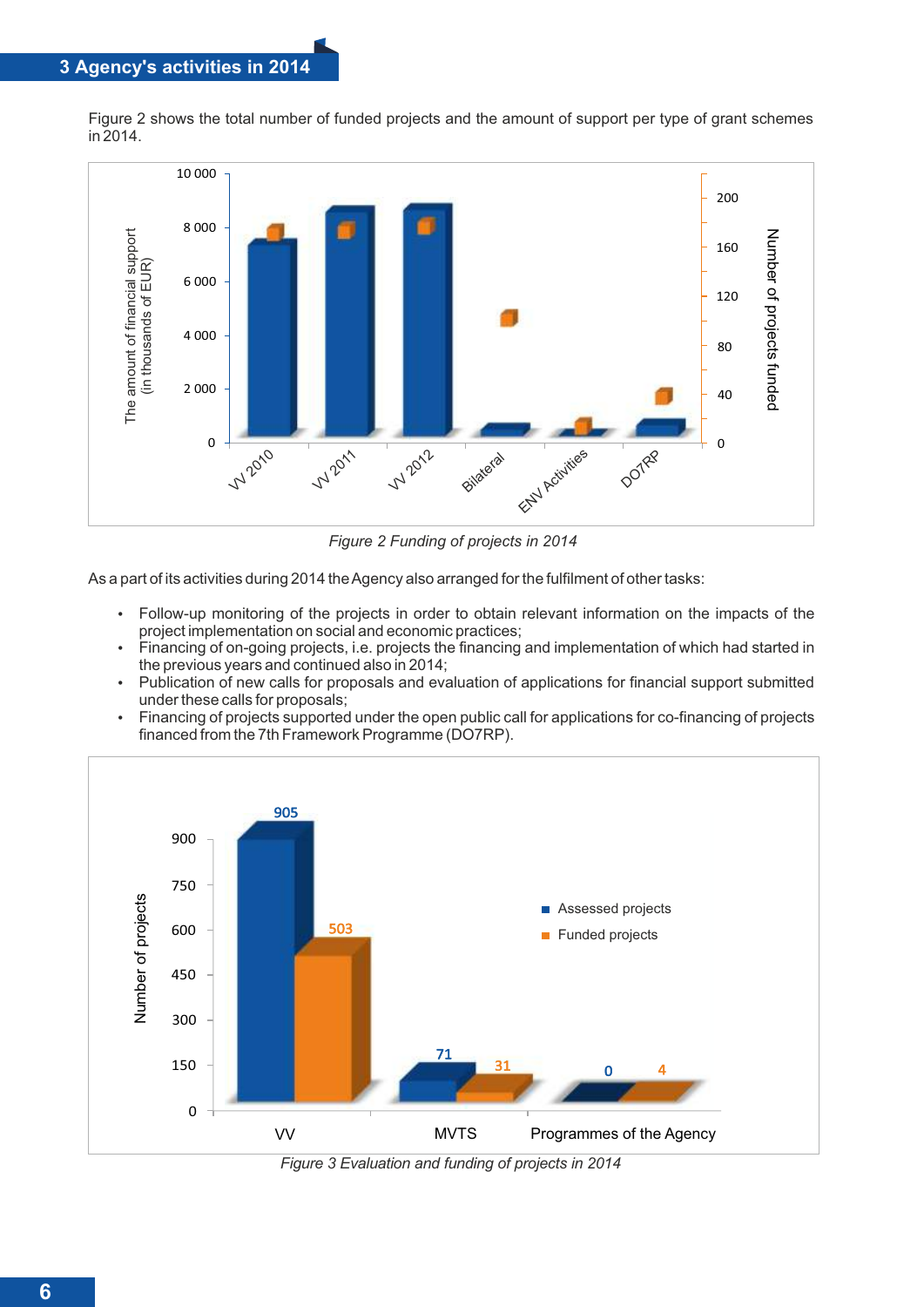## **3.1 Follow-up monitoring of projects**

**According to the wording of the contract, each principal investigator of any Agency's project shall be obliged to inform the Agency during a three year period after the completion of the project on social and economic benefits of the project in the form of a monitoring report. The report is submitted by filling in the form "Project Outcomes and Benefits".**

The main categories of benefits and outcomes are as follows:

- 1. Category: Publications and citations
- 2. Category: Patents, inventions and utility models
- 3. Category: Practical applications with specific economic indicators
- 4. Category: Contributions to scientific education and popularization of science
- 5. Category: Other results)
- 6. Category: Added value of the research and development project that is being implemented

In 2014, the Agency arranged for the monitoring of practical applications of the completed projects financed under calls for proposals specified in Table 2.

#### *Table 2 Projects Monitored after Completion*

| Call                  | Final year of funding of projects<br>under the call | Number of projects monitored |
|-----------------------|-----------------------------------------------------|------------------------------|
| <b>VV 2006</b>        | 2009                                                | 80                           |
| <b>VV 2007</b>        | 2010                                                | 228                          |
| LPP 2006              | 2010                                                | 28                           |
| <b>LPP 2007</b>       | 2010                                                | 48                           |
| LPP 2009              | 2012                                                | 79                           |
| <b>VMSP 2007</b>      | 2009                                                | 3                            |
| <b>VMSP 2009</b>      | 2010                                                | 91                           |
| <b>VMSP II 2009</b>   | 2012                                                | 22                           |
| <b>VVCE 2007</b>      | 2012                                                | $\overline{7}$               |
| <b>SUSPP 2007</b>     | 2012                                                | $\overline{2}$               |
| EUREKA 2006           | 2009                                                | 1                            |
| <b>EUROCORES 2006</b> | 2009                                                | $\mathbf 1$                  |
| EUROCORES 2007        | 2011                                                | 3                            |
| <b>RPEU 2006</b>      | 2009                                                | $\overline{2}$               |
| DO7RP                 | 2010                                                | 32                           |

Table 3 contains project outcomes for 2013 after the termination of their financing and submitted by investigators as of 31 March 2014. Most projects were monitored under the VV 2007 call, for the VV 2006 call it was the last year of monitoring of smaller number of projects completed in 2010. A large number of practical applications was recorded in relation to the projects from the VMSP 2009 programme which was aimed at the support of projects of applied research and development in small and medium-sized enterprises with particular emphasis on the practical implications of the projects. Due to the increase of the number of completed projects under the LPP 2006 call, the number of projects with publications in the Current Contents (CC) journals and the number of citations has increased as well.

1 page 2-3

 $\Delta$ page  $16 - 17$ 

page 18-20



8 page  $27 - 27$ 

9 page 28-28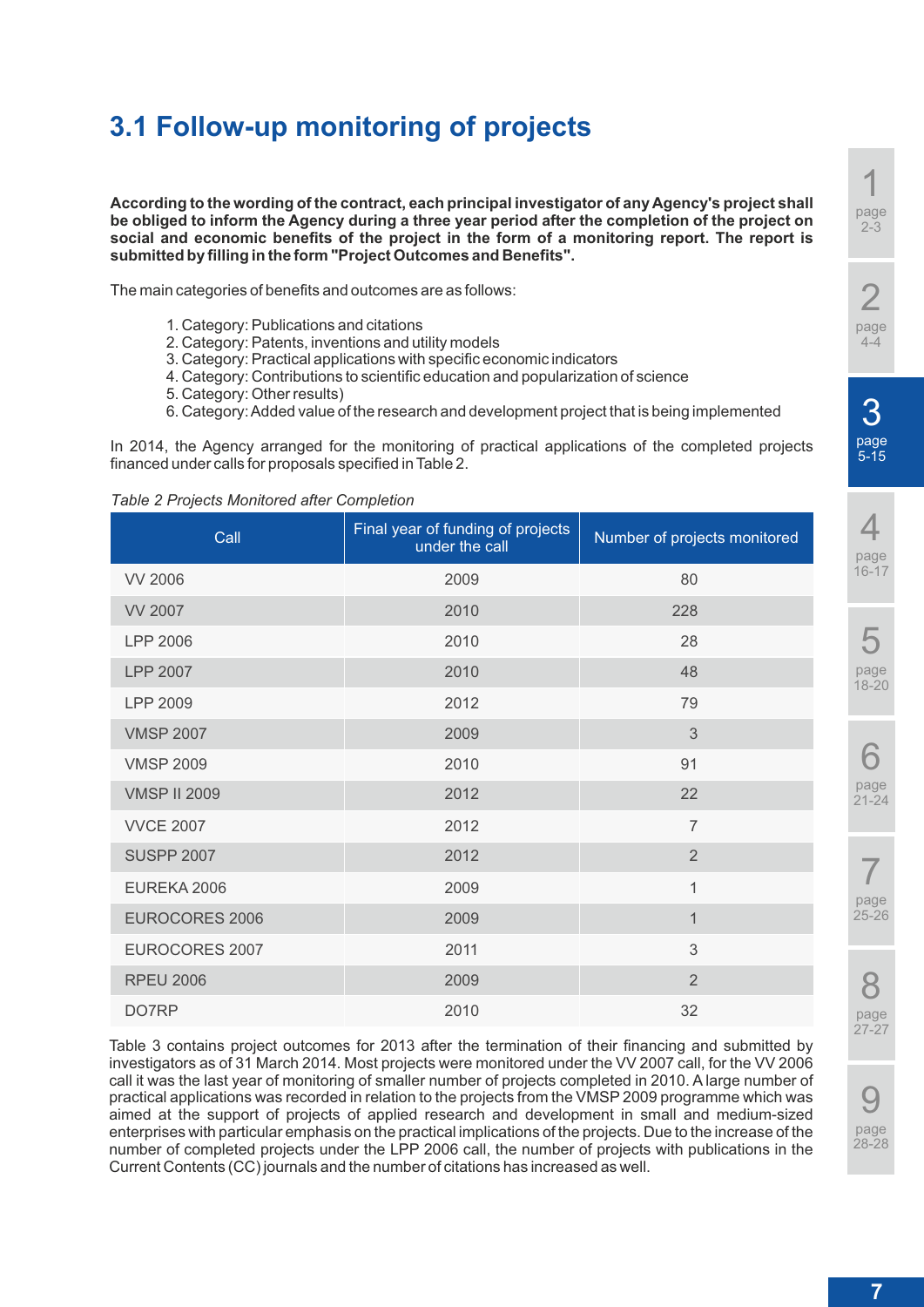| Call                  | No. of projects<br>with Internat. CC<br>publications | Number of<br>new SCI<br>citations | Number of projects<br>with application in<br>practice | Number of<br>applications |
|-----------------------|------------------------------------------------------|-----------------------------------|-------------------------------------------------------|---------------------------|
| <b>VV 2006</b>        | 10                                                   | 370                               | $\overline{3}$                                        | $\overline{7}$            |
| <b>VV 2007</b>        | 57                                                   | 1754                              | 27                                                    | 86                        |
| <b>LPP 2006</b>       | $\overline{7}$                                       | 161                               | 3                                                     | 11                        |
| <b>LPP 2007</b>       | 8                                                    | 111                               | $\overline{2}$                                        | $\overline{2}$            |
| LPP 2009              | 16                                                   | 139                               | 3                                                     | 6                         |
| <b>VMSP 2007</b>      | $\overline{0}$                                       | $\overline{0}$                    | 1                                                     | $\mathbf{1}$              |
| <b>VMSP 2009</b>      | $\overline{0}$                                       | 43                                | 48                                                    | 1 1 0 3                   |
| <b>VMSP II 2009</b>   | $\overline{0}$                                       | $\overline{0}$                    | 12                                                    | 46                        |
| <b>VVCE 2007</b>      | 6                                                    | 511                               | $\mathbf 1$                                           | 1                         |
| <b>SUSPP 2007</b>     | $\overline{0}$                                       | 4                                 | $\overline{2}$                                        | $\overline{7}$            |
| EUREKA 2006           | $\Omega$                                             | $\Omega$                          | $\mathbf{1}$                                          | 1                         |
| <b>EUROCORES 2006</b> | $\overline{2}$                                       | 11                                | $\overline{0}$                                        | $\overline{0}$            |
| <b>EUROCORES 2007</b> | $\overline{7}$                                       | 34                                | $\Omega$                                              | $\Omega$                  |
| <b>RPEU 2006</b>      | $\overline{0}$                                       | 28                                | $\overline{0}$                                        | $\overline{0}$            |
| DO7RP                 | $\overline{2}$                                       | 180                               | $\overline{4}$                                        | 5                         |
| <b>Total</b>          | 115                                                  | 3 3 4 6                           | 107                                                   | 1 2 7 6                   |

*Table 3 Benefits and Outcomes of Completed Projects*

## **3.2 Funding of on-going projects**

**Financing of on-going projects, i.e. projects the financing and implementation of which had started in the previous years and continued also in 2014, was a very important but also a demanding task. The on-going projects were financed under the terms and conditions specified in Act No. 172/2005, as amended.**

The funds broken down to current and capital expenditures for the project implementation may only be provided by the Agency for no more than one financial year. The Agency provides the funds on the on-going projects twice in the following year under amendments to the contracts. The provision of the first portion of the funds is subject to the submission of an interim annual report elaborated in compliance with the methodological guidelines set for the preparation of interim reports. The provision of the second portion of the funds is subjected to the approval of the interim annual report by the Specialist Council of the Agency. The annual report must contain, as its integral part, a section presenting specialised results in compliance with the project implementation schedule and a financial section containing a detail specification of the use of funds allocated for the financial year in question. For the projects granted under bilateral grant schemes, the funds are granted in the form of a lump-sum grant in the budgetary year concerned following the evaluation of the interim annual reports by the specialist body.

The implementation of the on-going projects is assessed by the specialist bodies of the Agency and the evaluation report to the annual project report contains a recommendation for the Director of the Agency to continue with the financing of the projects.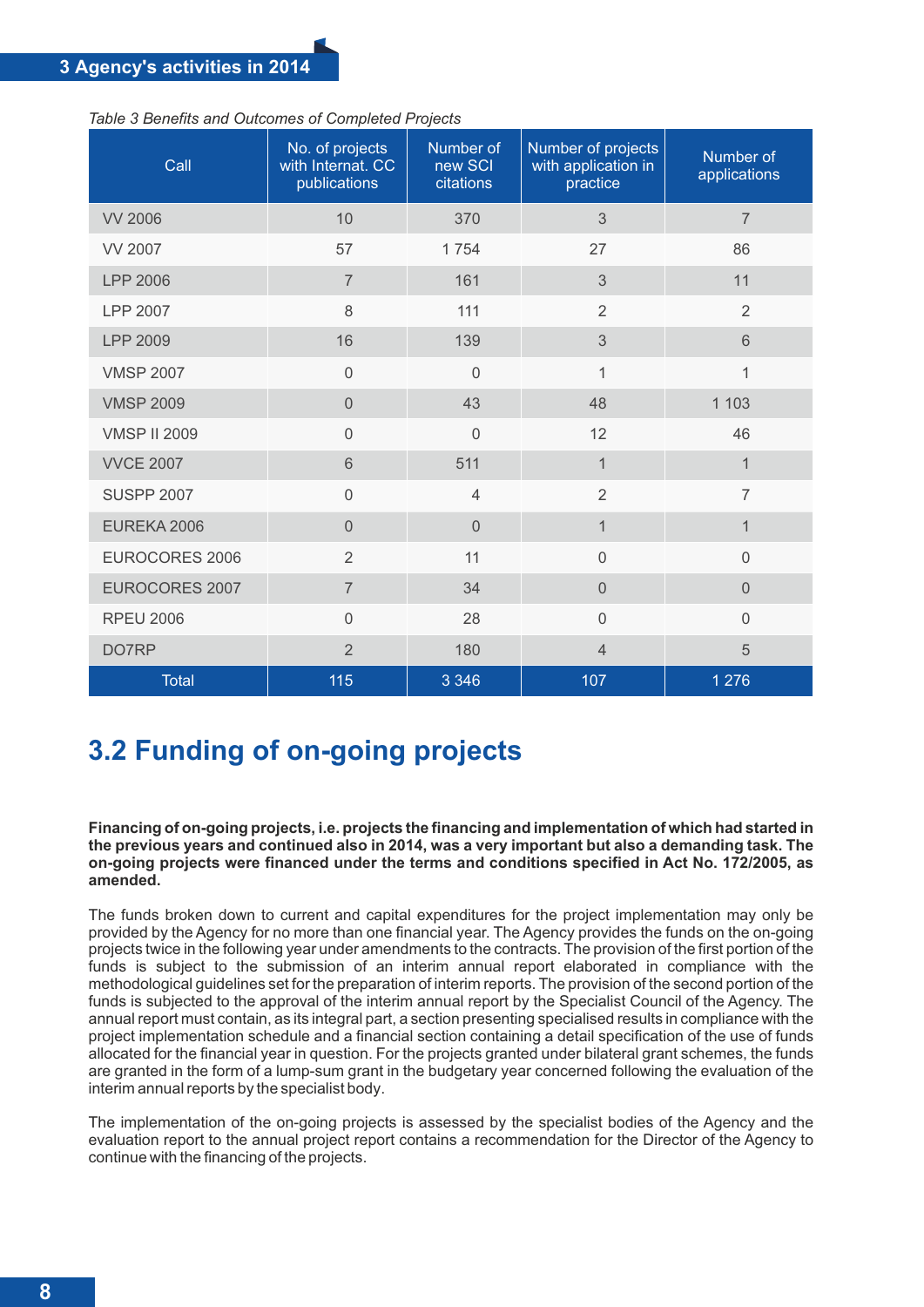During 2014, the Agency financed the on-going projects submitted under the calls specified in Table 4.

*Table 4 Financing of On-going Projects*

| Call    | Number of projects | Beginning of funding |
|---------|--------------------|----------------------|
| VV 2010 | 165                | 2011                 |
| VV 2011 | 166                | 2012                 |
| VV 2012 | 172                | 2013                 |

In March 2014 the first portion of the funds was provided in the amount of 50% of the annual budget for the projects on the basis of the annual reports delivered to the Agency.

The second portion of the funds for 2014 was provided after the completion of the evaluation of annual reports by the specialist bodies of the Agency during the 2nd and 3rd quarters of 2014.

Due to the deficit of the budget of the Agency in 2014, it was not possible to fully provide the second part of the funds for projects under the VV2011 and VV2012 calls.

The funds for the projects were transferred to the bank accounts of the beneficiaries specified in their contracts on the provision of funds entered into with the Agency.

The total amount of the support provided in 2014 for the implementation of on-going projects is shown in Table 5.

| Call    | No. of projects | Current expenditures | Capital expenditures | Total      |
|---------|-----------------|----------------------|----------------------|------------|
| VV 2010 | 165             | 7 293 740            |                      | 7 293 740  |
| VV 2011 | 166             | 8 5 5 1 5 5 5        |                      | 8 551 555  |
| VV 2012 | 172             | 8 635 307            |                      | 8 635 307  |
| Total   | 503             | 24 480 602           |                      | 24 480 602 |

*Table 5 Funds Provided in 2014 for On-going Projects (in EUR)*

Figure 4 shows the percentage of funds granted from the grant schemes in general calls in 2014 by the nature of research.



*Figure 4 Breakdown of funds granted by the nature of research*

1 page 2-3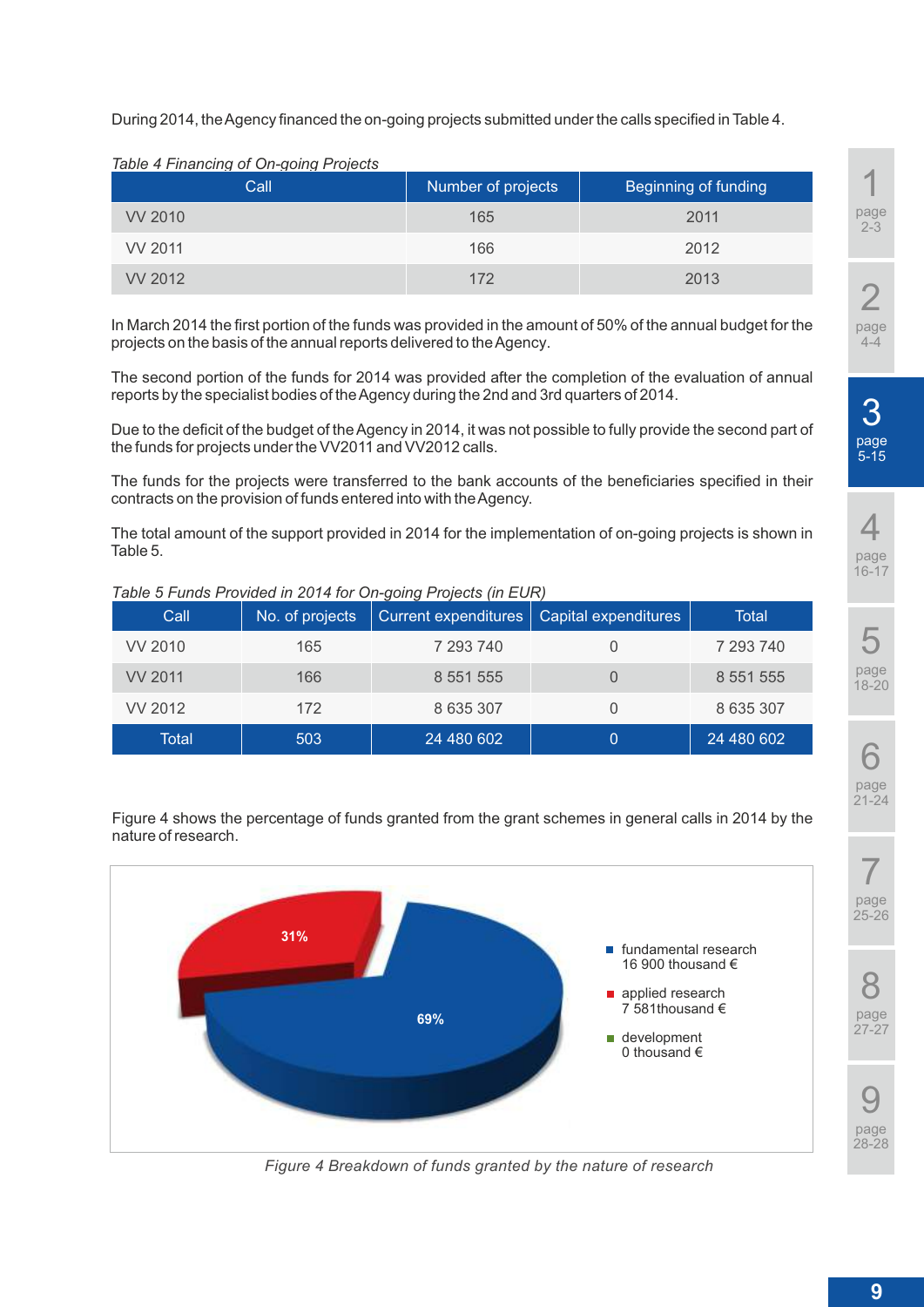## **3 Agency's activities in 2014**

Figure 5 shows the percentage of funds granted from the grant schemes in general calls in 2014 by scientific fields.



*Figure 5 Breakdown of funds granted by scientific fields (in thousands of EUR)*

Figure 6 shows the percentage of funds granted from the grant schemes under 2014 general calls by regions.



*Figure 6 Breakdown of the granted funds by regions (in thousands of EUR)*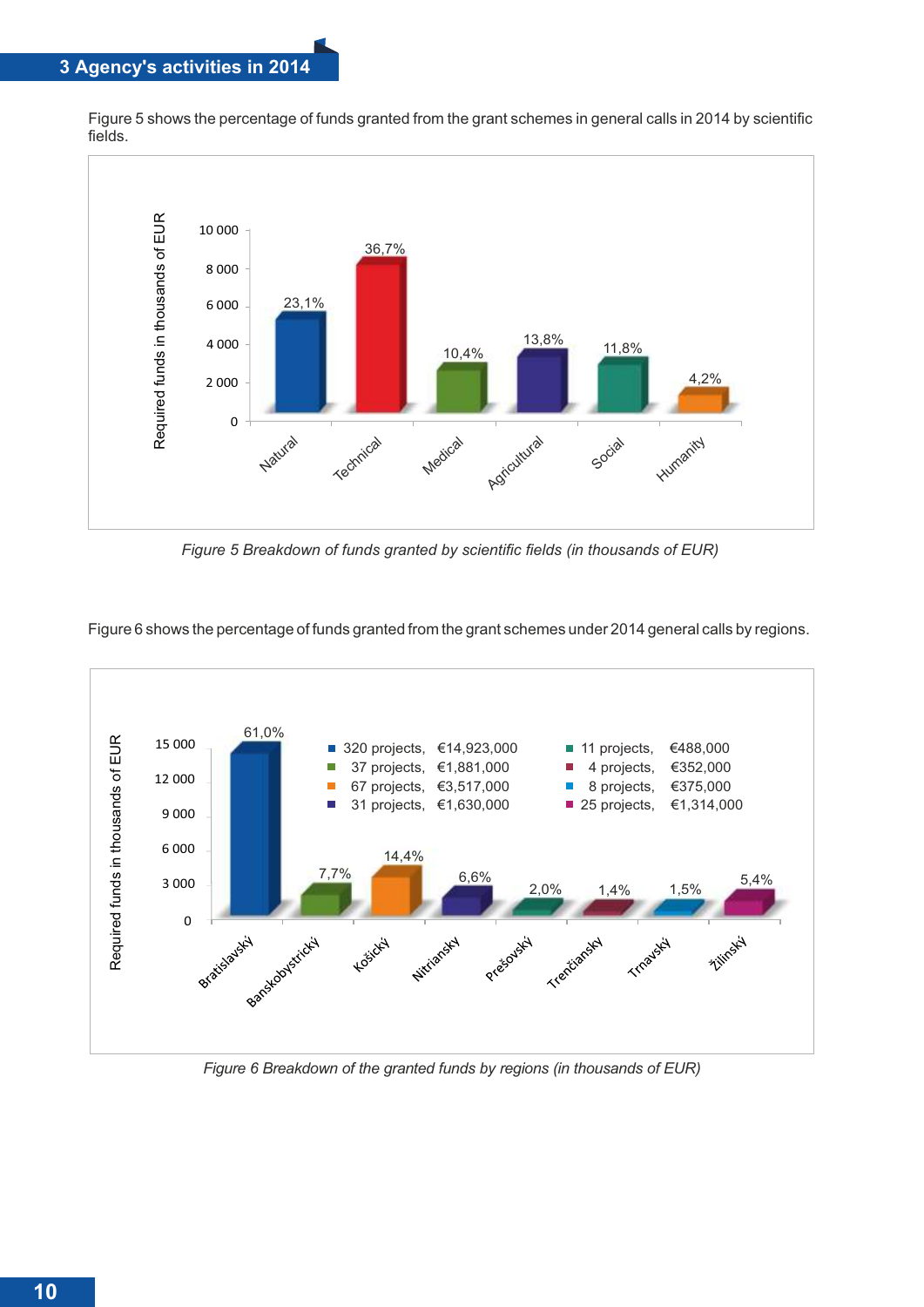

Figure 7 shows the percentage of funds granted from the grant schemes under 2014 general calls by sector.

*Figure 7 Breakdown of approved funds by sector*

In 2014, the Agency continued with the financing of the projects which had commenced in 2013 under bilateral cooperation between Slovakia and Greece, Austria, China, Portugal and Romania, as specified in Table 6.

| Call for bilateral scientific-<br>technical co-operation | Number of projects | Amount of support in EUR<br>(Current expenditures) |
|----------------------------------------------------------|--------------------|----------------------------------------------------|
| Slovak - Greek 2011                                      | $12 \overline{ }$  | 31 770                                             |
| Slovak - Austrian 2012                                   | 16                 | 31 640                                             |
| Slovak - Chinese 2012                                    | 12                 | 48 000                                             |
| Slovak - Polish 2012                                     | 16                 | 31 100                                             |
| Slovak - Portuguese 2012                                 | 12                 | 31 940                                             |
| Slovak - Romanian 2012                                   | 15                 | 37 0 20                                            |
| Total                                                    | 83                 | 211 470                                            |

*Table 6 Grants provided by the Agency on on-going bilateral mobility projects in 2014*

Furthermore, the Agency continued to also duly support activities performed by researchers and scientists within the programmes of the European Science Foundation (ESF) (the Agency became its member in January 2006), as indicated in Table 7. The European Science Foundation is a European association of research organisations and grant agencies supporting by its activities cooperation in the field of fundamental research at the European level and organizes a uniform assessment of fundamental research projects. In 2014 the basic contribution of the Agency to the European Science Foundation represented the amount of €9,763.14.

In January 2012, the Agency became a member of Science Europe, another international non-profit organisation which is the association of 52 organisations from 27 member states funding research and development from public funds. Science Europe was founded in October 2011 with the aim to promote the collective interests of its member organisations and to make the coordination of scientific policies at the international level more effectively. The basic contribution of the Agency in 2014 represented the amount of €6,188.

28-28

 $\overline{\mathcal{A}}$ 

page 16-17

5

page 18-20

6 page 21-24

7 page 25-26

8 page  $27 - 27$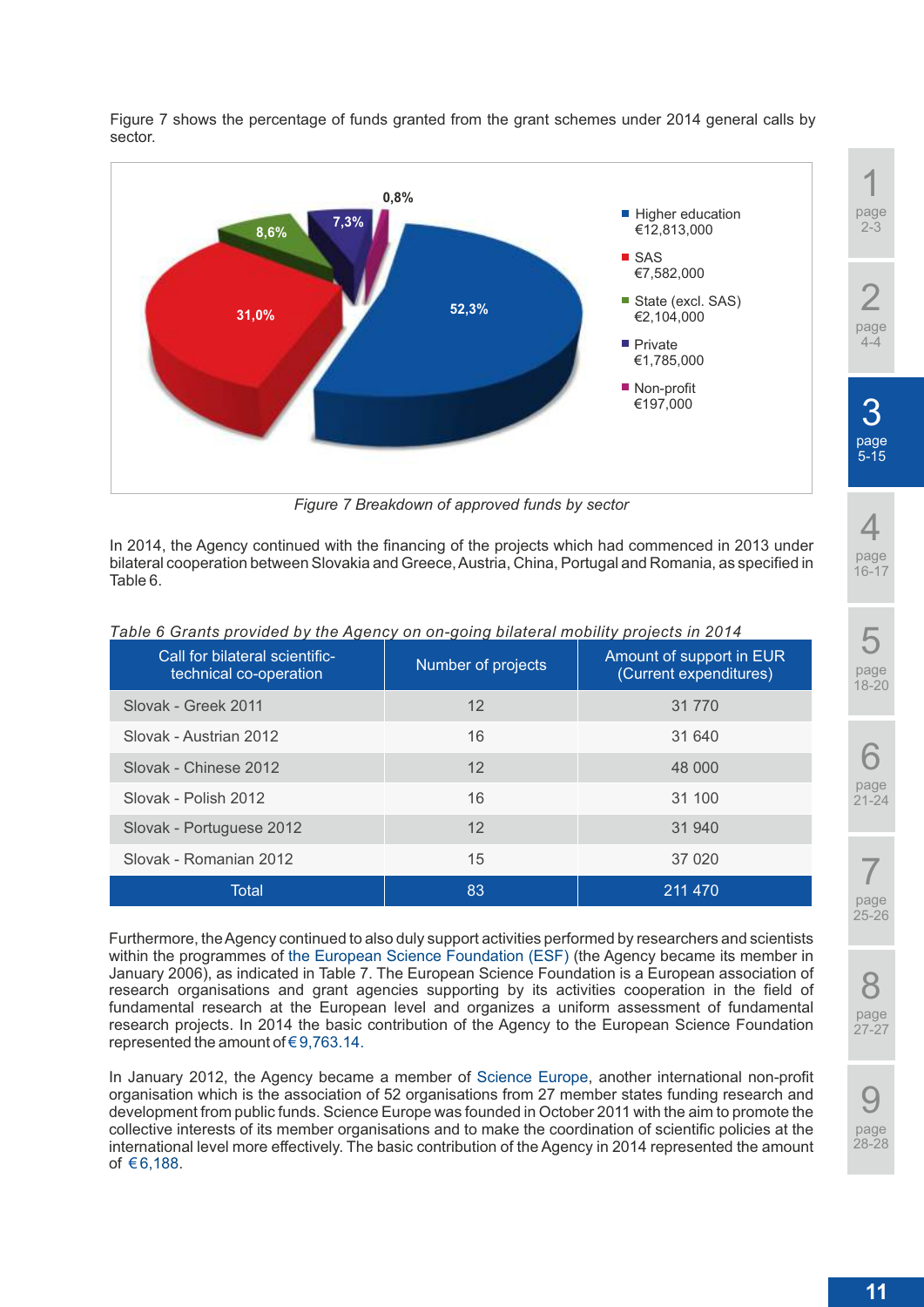*Table 7 Agency's support of on-going activities in the field of international cooperation in 2014*

| Call/Programme                            | Number of projects       | Amount of support in EUR |
|-------------------------------------------|--------------------------|--------------------------|
| <b>EUROCORES</b> project                  |                          | 8 0 0 0                  |
| <b>ESF and SE financial contributions</b> | $\overline{\phantom{a}}$ | 15 951                   |
| Total                                     |                          | 23 951                   |

**Open public call for submission of applications for co-financing of projects financed from the 7th Framework Programme of the European Community (EC) for Research, Technological Development and Demonstration Activities, including the Programme of the European Atomic Energy Community (Euratom) – DO7RP.**



The main objective of this call is the promotion of active participation of Slovak top staff and research and development teams in the 7th Framework Programme of the European Communities for Research, Technological Development and Demonstration Activities through co-financing of the costs for the implementation of proposals of research projects under FP7 that obtained funds from the European Commission

The beneficiaries are public higher education institutions and state higher education institutions, organisation of the Slovak Academy of Sciences, research and development organisations established by the central state administration authorities of the Slovak Republic and non-profit research and development organisations.

The up-dated rules of the call and the terms and conditions of the contract enable the Agency to provide funds for co-financing of projects to the successful project investigators in the FP7 in the field of research and development up to the amount of 25% of the total eligible costs provided based on the decision of the European Commission, including the final contribution paid after the completion of the project implementation under the FP7.

In 2014, the Agency supported, under the DO7RP call, in aggregate 32 projects in the total amount of €414,115.

| Sector           | Number of projects | Amount of support in EUR |
|------------------|--------------------|--------------------------|
| <b>SAS</b>       | 9                  | 82 751                   |
| Higher education | 19                 | 308 923                  |
| Other            |                    | 22 441                   |
| Total            | 32                 | 414 115                  |

## *Table 8 Support of the DO7RP projects by the Agency in 2014 broken down by sector*

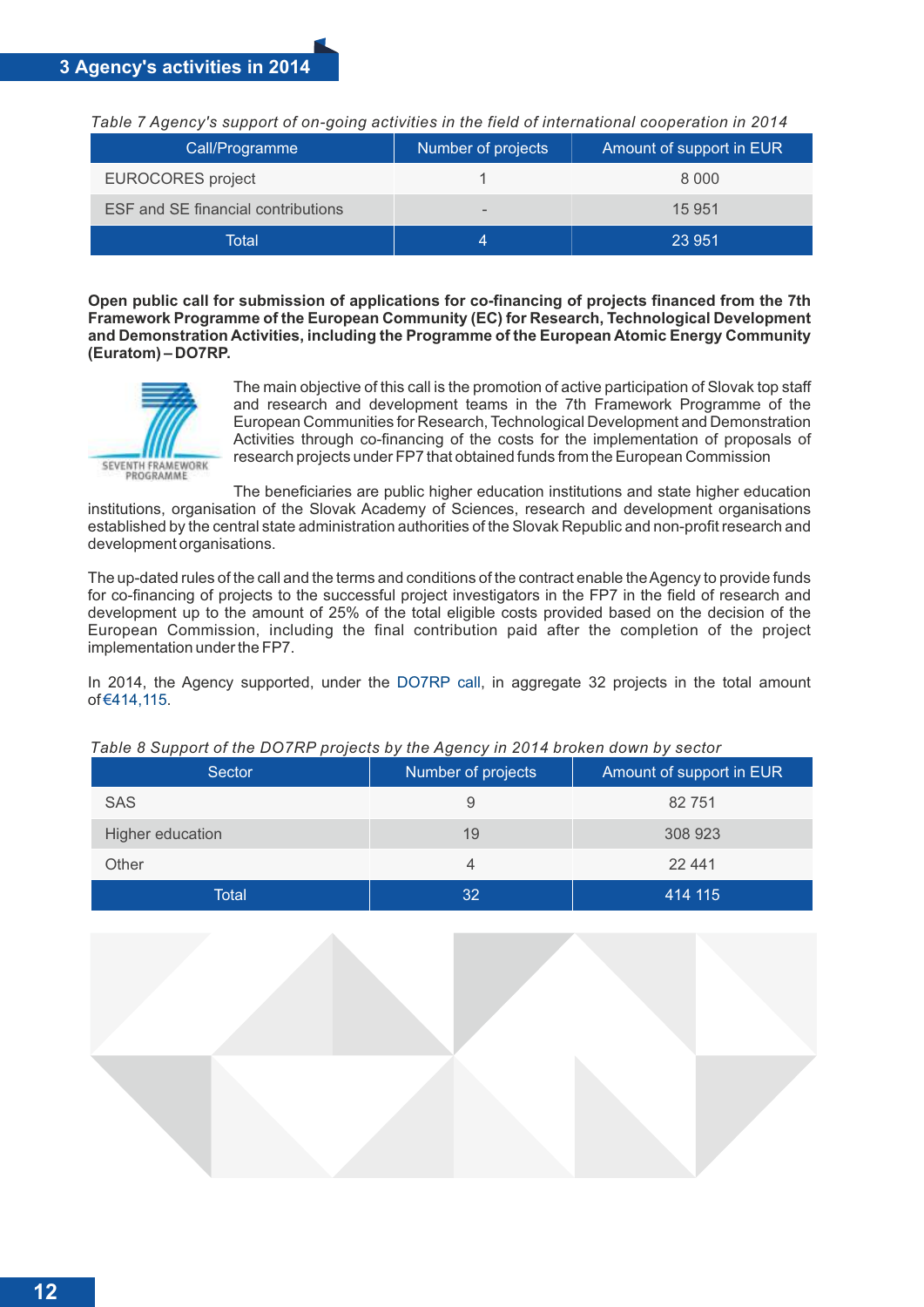## **3.3 Evaluation and funding of projects commenced in 2014**



**This activity of the Agency related with the evaluation of applications submitted under the general call marked as VV 2014 announced in 2014, while the financing of selected successful projects started in 2015.**

## **Characteristics of VV 2014**

The general call VV 2014 did not have any limitations concerning the contents of the projects. Specific focus, objectives and contents of research and development was determined by the applicant itself. Applications were allowed to be submitted by legal persons and natural persons – entrepreneurs without any prejudice to the research and development sectors.

#### **Basic information on VV 2014**

|                                     | • Deadline for submission of applications:                                                                                                                                                                    | 2 Sept. 2014 - 14 Nov. 2014                 |
|-------------------------------------|---------------------------------------------------------------------------------------------------------------------------------------------------------------------------------------------------------------|---------------------------------------------|
|                                     | Basic information on the registered applications                                                                                                                                                              |                                             |
| $\bullet$<br>$\bullet$              | • Total number of applications received<br>of which applications for fundamental research projects<br>of which applications for applied research projects<br>• of which applications for development projects | 905<br>534<br>346<br>25                     |
| $\bullet$<br>$\bullet$<br>$\bullet$ | Amount of required funds<br>Financial contribution of applicants<br>Total amount of funds                                                                                                                     | €203,034,000<br>€16,582,000<br>€219,616,000 |

The percentage of registered applications according to the nature of research is shown in Fig. 8.



*Figure 8 Breakdown of submitted projects by the nature of research*

1 page 2-3 2

5-15

page 4-4

6

7

8

9

28-28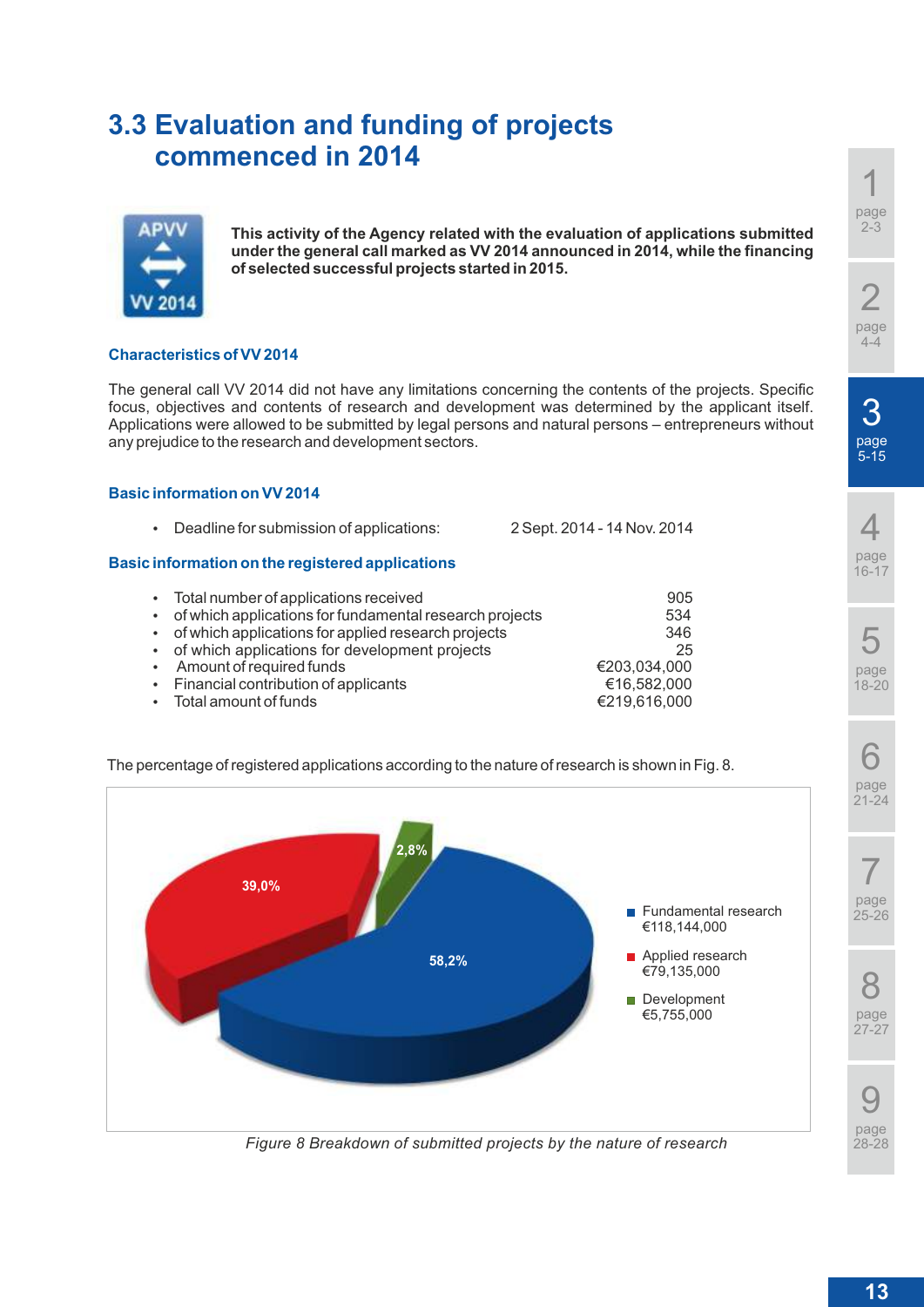*Table 9 Number of registered applications and financial demands of applicants broken by the nature of research (in thousands of EUR)*

| Nature of research   | No. of applications<br>submitted | <b>Funds Claimed from</b><br>Agency (in EUR) | Average financial<br>requirement per application |
|----------------------|----------------------------------|----------------------------------------------|--------------------------------------------------|
| Fundamental research | 534                              | 118 144                                      | 221,2                                            |
| Applied research     | 346                              | 79 135                                       | 228,7                                            |
| Development          | 25                               | 5 7 5 5                                      | 230,2                                            |
| Total                | 905                              | 203 034                                      |                                                  |

#### *Table 10 Number of registered applications by scientific fields*

| Scientific fields         | Registered applications |
|---------------------------|-------------------------|
| Natural sciences          | 216                     |
| <b>Technical sciences</b> | 295                     |
| <b>Medical sciences</b>   | 94                      |
| Agricultural sciences     | 119                     |
| Social sciences           | 128                     |
| <b>Humanities</b>         | 53                      |
| <b>Total</b>              | 905                     |

Breakdown of funds required for the registered applications by scientific fields and nature of research is shown in Figure 9.



*Figure 9 Breakdown of required funds by the nature of research and by scientific field*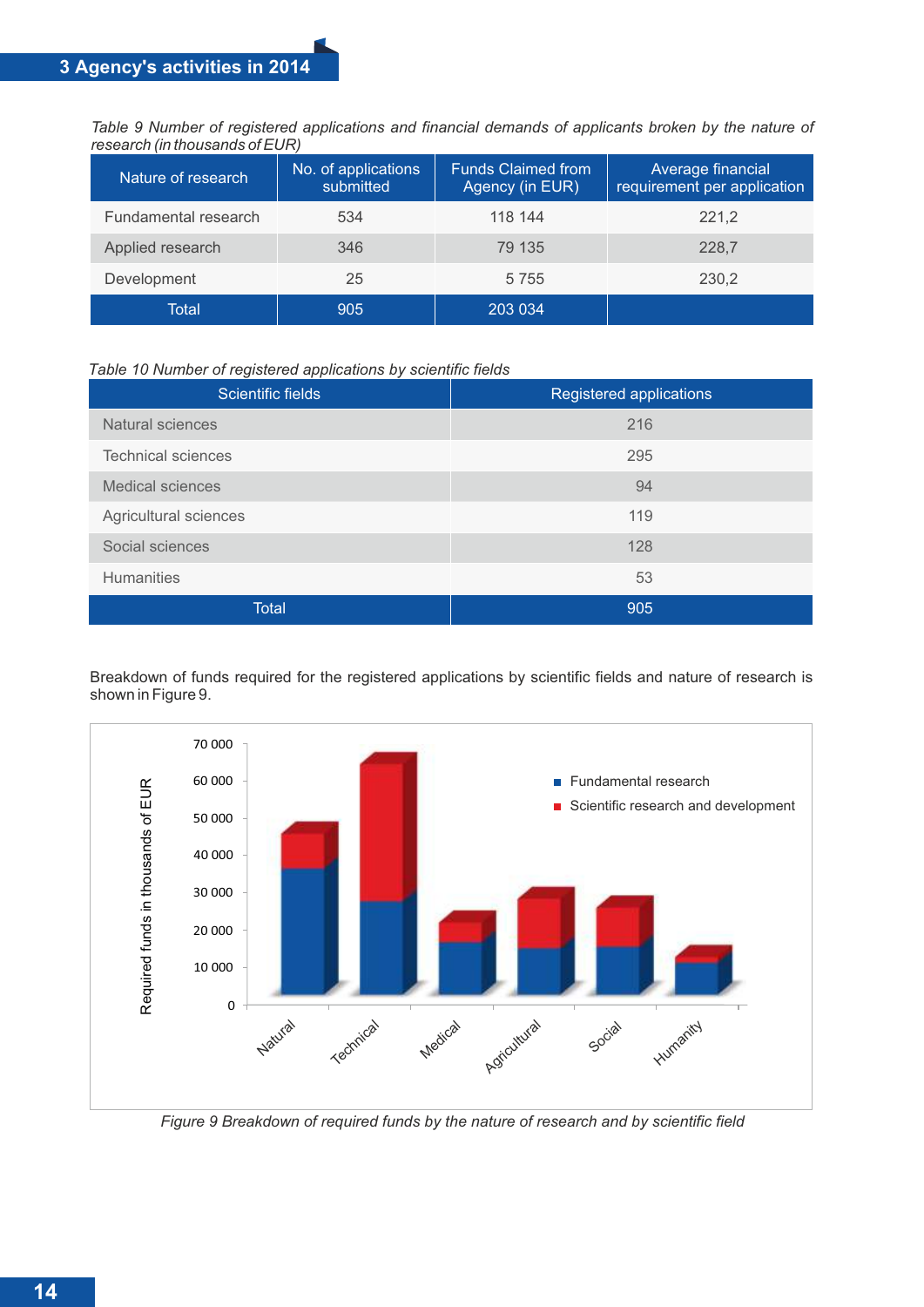



*Figure 10 Breakdown of requests for funds by regions (in thousands of EUR)*

Figure 11 illustrates the share of funds required in the applications submitted under the VV 2014 of individual sectors.



*Figure 11 Breakdown of approved financial support by sector*

## **Information on bilateral co-operation projects**

In 2014, the Agency started to finance 14 bilateral projects carried out within international cooperation which were submitted under the calls for international scientific and technology cooperation published in 2013 with France in the total amount of €36,886.

Due to the budget deficit in 2014, the Agency could not be fully supported by new activities aimed at allocation of funds in 2014, therefore, making contracts and financing of successful projects under the calls SK-CZ 2013, SK-HU 2013, SK-SRB 2013 were postponed, in agreement with the partners, to 2015.

1 page 2-3

2 page 4-4





**15**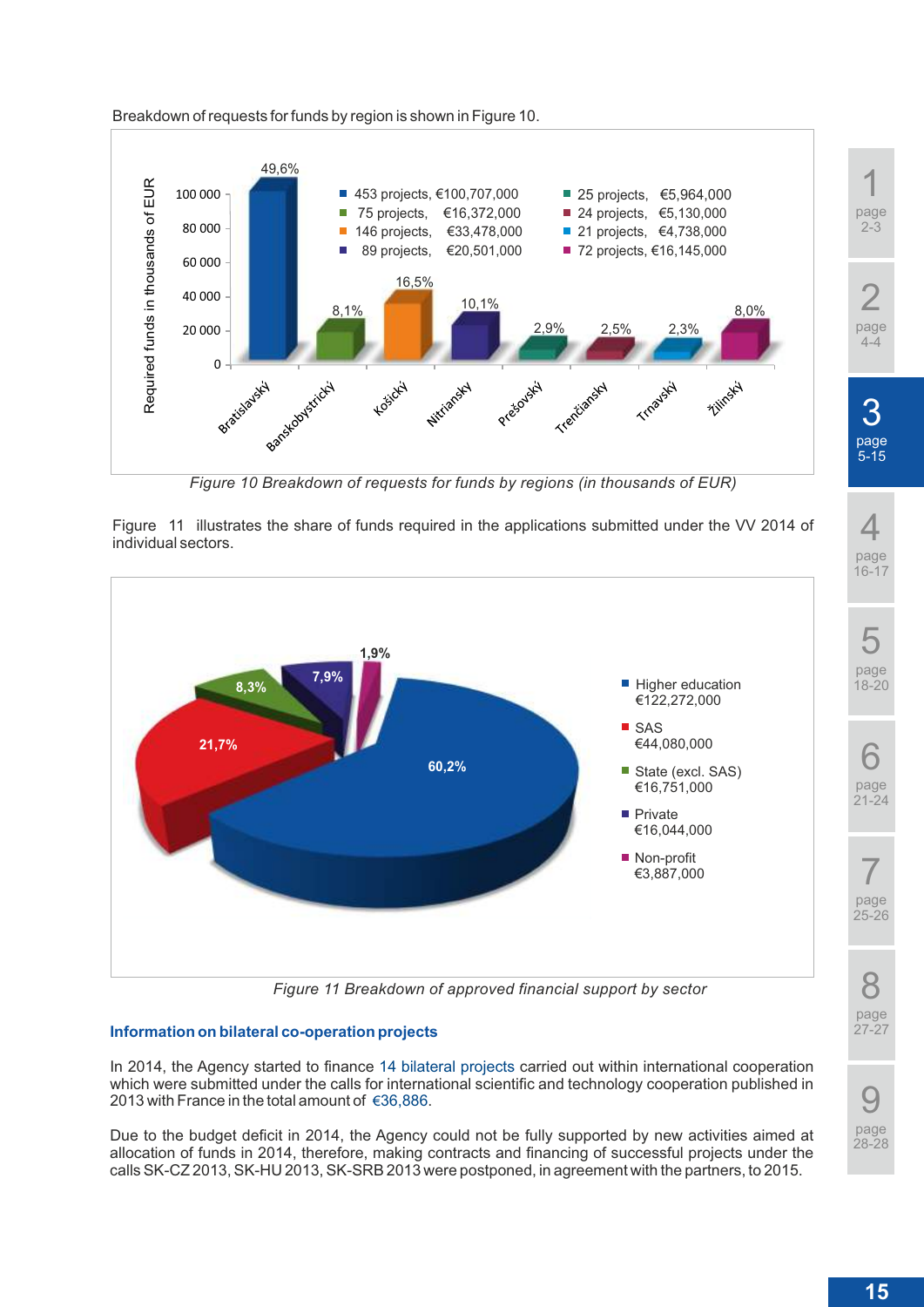# **4 State Aid**

**The financial support provided from the public funds to business entities (the State aid) enables promotion of the most effective process of utilisation of the research findings, linking research and market needs and related economic and social development of the country. It contributes to the better competitiveness of enterprises, increases their production and the quality of products and services, stimulates the creation of new jobs, etc.**

On 16 June 2008, the European Commission approved the Research and Development Support Scheme of the Slovak Research and Development Agency (State Aid Scheme) N 702/2007 valid till 31 December 2013. This scheme applies to all types of enterprises – small, medium and also large-size enterprises. By Amendment No. 1 to Scheme N 702/2007, dated 20 January 2014, the Agency requested an extension of the Scheme. By its decision, dated 13 March 2014, the European Commission communicated the approval of the Research and Development Support Scheme of the Slovak Research and Development Agency (State Aid Scheme SA.38272 (2014/N)) which is the amended Research and Development Support Scheme of the Slovak Research and Development Agency SA.24634 (N 702/2007). The scheme entered into force ad effectiveness on the date of its publishing on the website of the provider with validity until 30 June 2014.

On 27 April 2009 the European Commission approved the Research and Development Support Scheme of the Slovak Research and Development Agency in the Field of Transport X 477/2009 (Block Exemption). The scheme was valid till 31 December 2013.

By Amendment No. 1 to Scheme X477/2009, dated 20 January 2014, the Scheme was extended to 31 December 2014.

## **4.1 Assessment of state aid granted by the Agency**

**Under State Aid Scheme N 702/2007 the State aid was granted to 20 business entities and the amount of the state aid so granted represents €1,784,690.50.**

Under State Aid Scheme X 477/2009 no State aid was granted in 2014.

Overall, in 2014 the State aid was granted to 30 business entities and the amount of the granted State aid represented €1,784,690.50 (the share of EU funds is 0%). This represents a decrease of 3.78 % (1,852,248) compared to 2013. Due to the lack of funds from the state budget, the approved funds allocated to the projects were not granted in full. The cuts in appropriations in the amount of 179,807.50 were financed at the beginning of 2015.

The State aid granted under the State aid schemes represents 100% of the total State aid granted by the Agency.

The State aid granted under the schemes for the regions which qualify for the State aid according to Article 87(3)(a) of the EC Treaty (SK02 Western Slovakia, SK03 Central Slovakia, SK04 Eastern Slovakia) represents 39% of the aggregate State aid granted under the schemes, the State aid granted under the schemes to the regions which qualify for State aid according to Article 87(3)(c) of the EC Treaty (SK01 Bratislava Region) represents 61

% of the aggregate State aid granted under the schemes.

The aggregate State aid granted to the regions which qualify for state aid according to Article 87(3)(a) of the EC Treaty (SK02 Western Slovakia, SK03 Central Slovakia, SK04 Eastern Slovakia) represents 39% of the aggregate State aid granted, the aggregate State aid granted under the schemes to the regions which qualify for State aid according to Article 87(3)(c) of the EC Treaty (SK01 Bratislava Region) represents 61% of the aggregate State aid granted.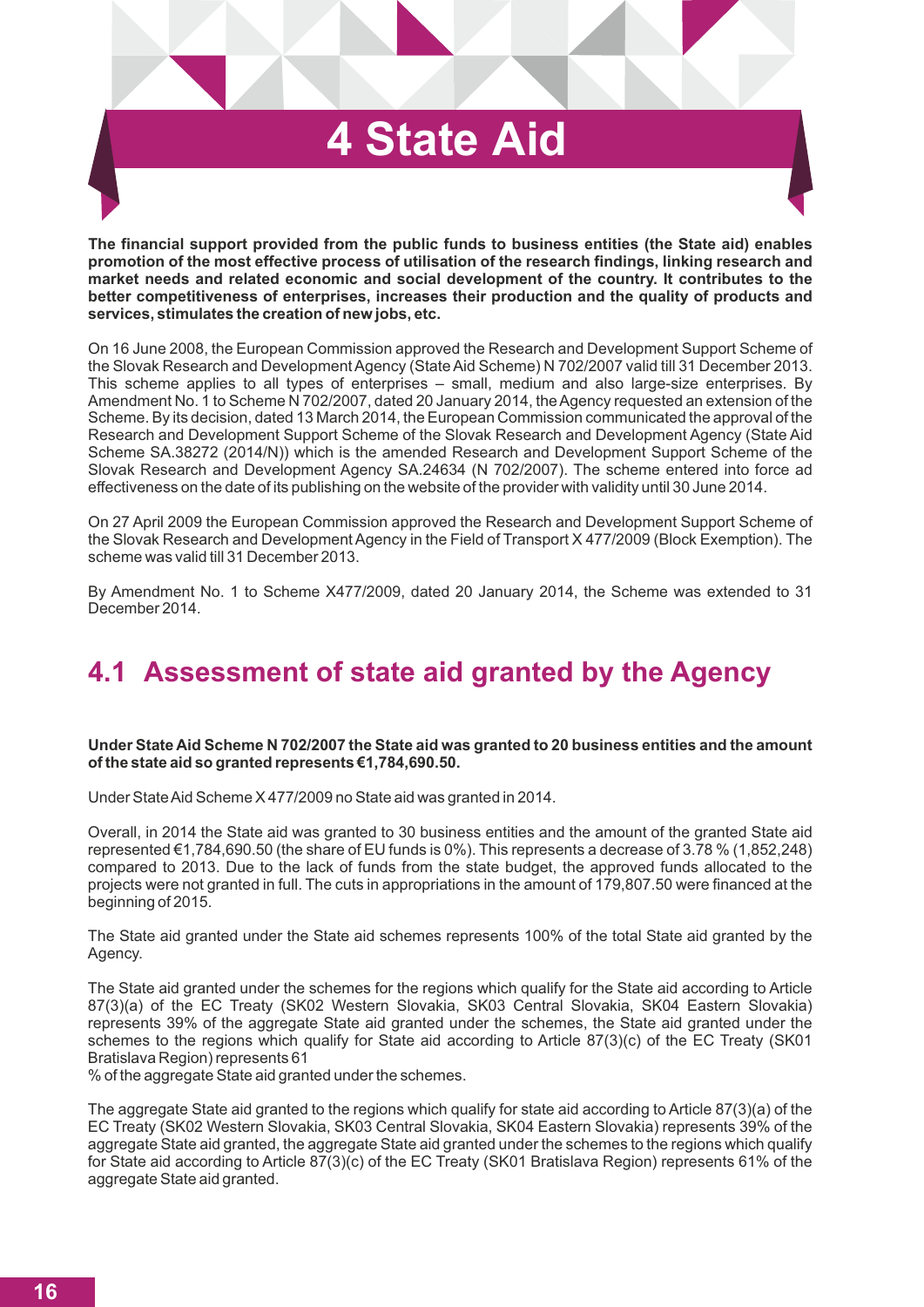The State aid granted to SME represents 89.2 % of the aggregate State aid granted in 2014 by the Agency.

In 2014 the Agency financed mainly the projects for small and medium-sized enterprises. With regard to the breakdown by region, the aid was granted as follows to 12 enterprises from Bratislava Region, 1 enterprise from Košice Region, 3 enterprises from Trenčín Region, and 3 enterprises from Žilina Region.



Breakdown of the State aid granted by the Agency in 2014 by region is shown in Figure 12.

*Figure 12 Breakdown of state aid granted by Agency in 2014 by regions in EUR*

## **4.2 Further steps in the field of state aid granted by the Agency**

The Slovak Research and Development Agency prepares at present a new scheme of State aid according to Commission Regulation No. 651/2014 with the expected date of approval in April 2015. The new scheme will cover the scope of the completed scheme N 702/2007, as well as scheme X 477/2009 (research and development in the transport sector).



1 page 2-3

4-4

3

4

5 page 18-20

6 page 21-24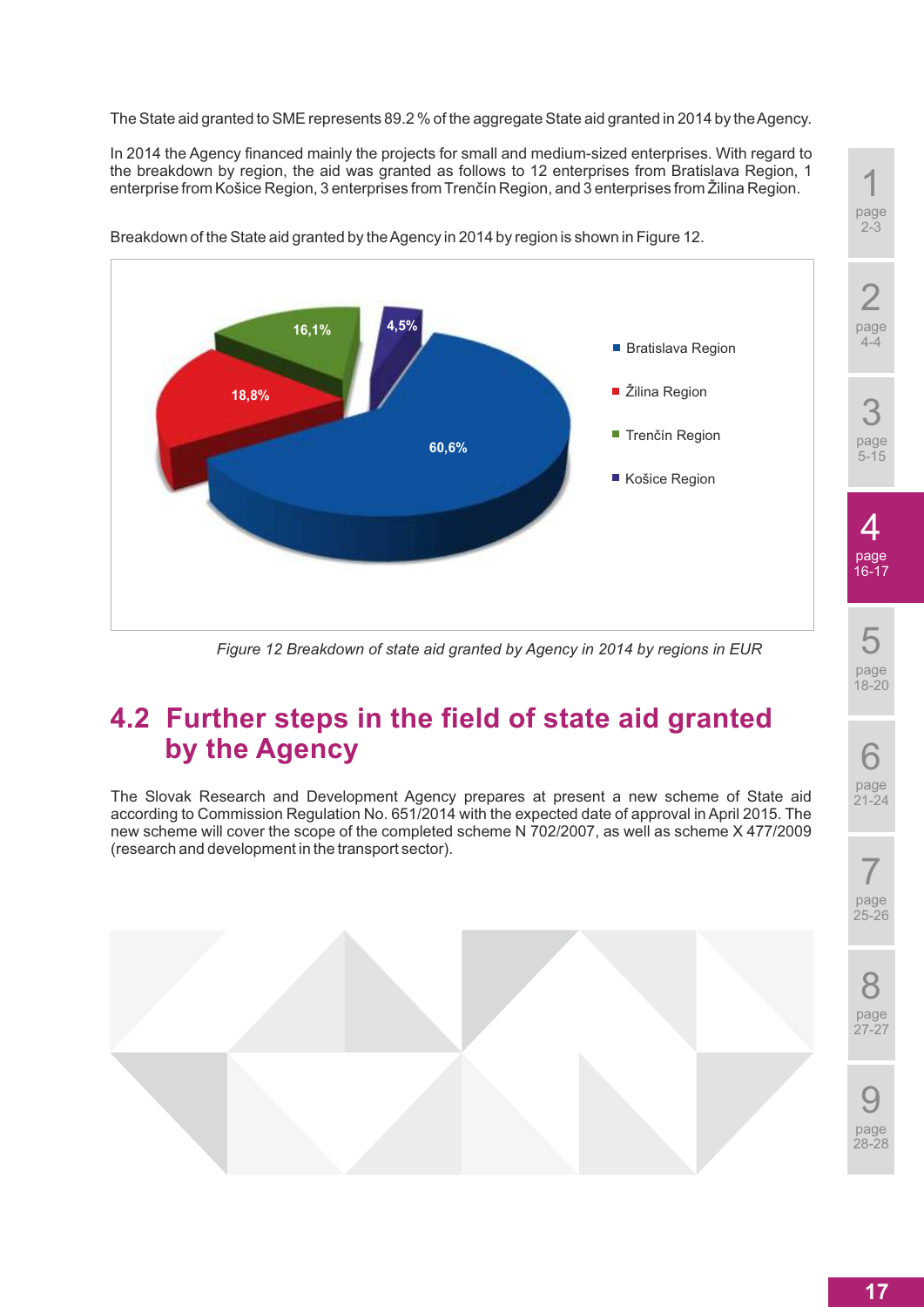



**The development of the Agency's budget in the period 2005 - 2014 is shown in Figure 13.**

*Figure 13 Development of the Agency's Budget in 2005-2014 (in thousands of EUR)*

For 2014, the Agency was initially allocated binding funds from the state budget under the Programme 06K "National Science and Technology Development Programme" – 06K11 "Research and Development Tasks Supported by the Slovak Research and Development Agency" as shown in Table 14.

The Slovak Parliament approved the 2014 budget for the activities of the Agency, as determined by Act No. 172/2005 Coll., in the amount of EUR 26,271,370, of which EUR 1,307,639 for the operation of the Agency and EUR 24,963,731 to support research and development

During 2014 the budget was adjusted by other budgetary measures. Their purpose was to secure funding for research and development projects, as well as the operation of the Agency within the scope of the activities performed.

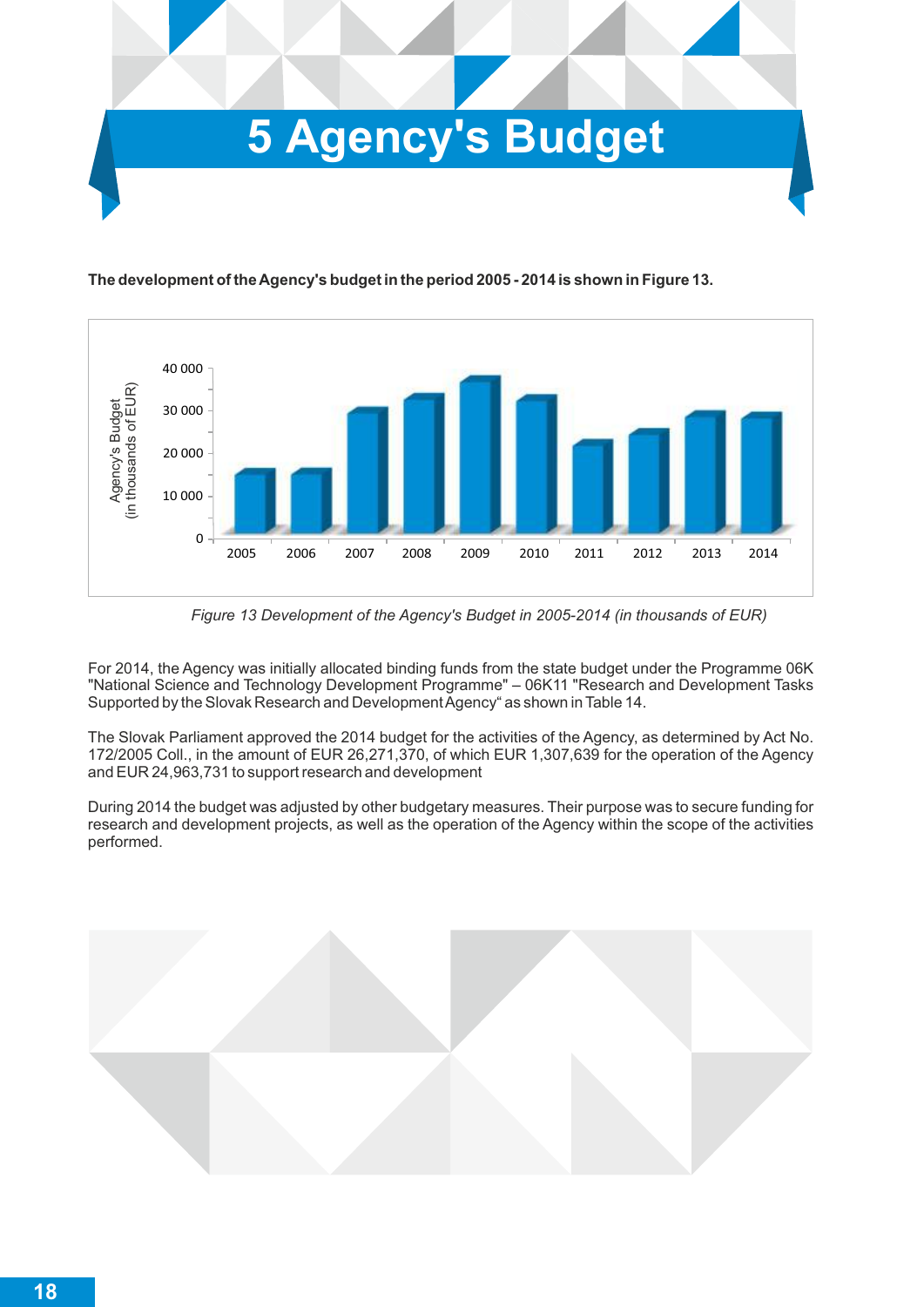| Programme 06 K 11                        | <b>Budgetary items</b>                              | <b>Amount in EUR</b> |
|------------------------------------------|-----------------------------------------------------|----------------------|
| Agency's operation                       | Total operation expenses                            | 1 307 639            |
| 01.3.3                                   | <b>Total current expenses (600)</b>                 | 1 307 639            |
| 01.3.3                                   | Salaries, service income and other pers. exp. (610) | 645 861              |
| 01.3.3                                   | Number of RO employees (persons)                    | 57                   |
| 01.3.3                                   | Premiums and contributions to insurance comp.(620)  | 225 728              |
| 01.3.3                                   | Goods and services (630)                            | 436 050              |
| 01.3.3                                   | Current transfers (640)                             | $\Omega$             |
| 01.3.3                                   | <b>Total capital expenses (700)</b>                 | 0                    |
| 01.3.3                                   | Procurement of computer technology (713002)         | $\Omega$             |
| Promotion of research<br>and development | Total research and development expenditures         | 24 963 731           |
| 01.4.0                                   | <b>Total current expenses (600)</b>                 | 24 863 731           |
| 01.4.0.4                                 | Current transfers to address R&D challenges (640)   | 3 038 680            |
| 01.4.0.5                                 | Goods and services for R&D challenges (630)         | 344 560              |
| 01.4.0.5                                 | Current transfers to address R&D challenges (640)   | 21 480 491           |
| 01.4.0.5                                 | <b>Total capital expenses (700)</b>                 | 100 000              |
| <b>Total</b>                             | R&D tasks supported by the Agency (600+700)         | 26 271 370           |

## *Table 11 Breakdown of binding indicators in 2014 in EUR*

The final budget adjusted by the budgetary measures and real implementation as of 31 December 2014 is shown in Table 12 and the financing of research and development projects in 2014 is in Table 13.

## *Table 12 Budgetary funds and their implementation in 2014 in EUR*

| Programme 06 K 11            | Initial approved budget | Budget as of<br>31 December 2014 | Implementation as of<br>31 December 2014 |
|------------------------------|-------------------------|----------------------------------|------------------------------------------|
| Operation                    | 1 307 639               | 1 301 417                        | 1 301 417                                |
| <b>Current exp.</b>          | 1 307 639               | 1 301 417                        | 1 301 417                                |
| Capital exp.                 | 0                       | 0                                | 0                                        |
| R&D support                  | 24 963 731              | 25 024 472                       | 25 021 428                               |
| <b>Current exp.</b>          | 24 863 731              | 25 024 472                       | 25 021 428                               |
| Capital exp.                 | 100 000                 | 0                                | 0                                        |
| <b>Total Agency's Budget</b> | 26 271 370              | 26 325 889                       | 26 322 845                               |

1 page 2-3

2 page 4-4

3 page 5-15

4 page 16-17

5 page 18-20

6 page 21-24

7 page 25-26

8 page 27-27

9 page 28-28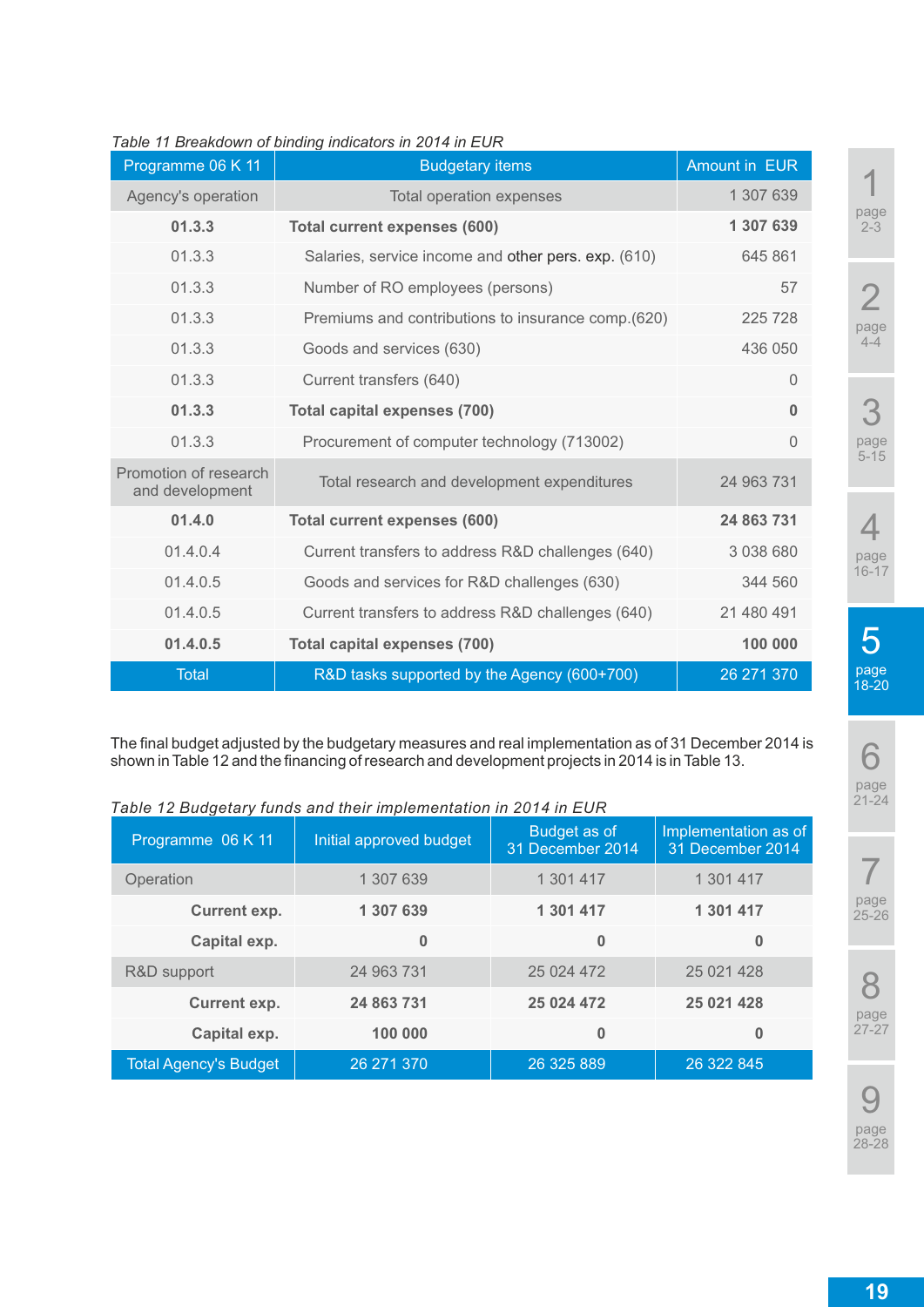| Tile of call/programme                                     | <b>Current</b><br>expenses | Capital<br>expenses | <b>Total</b>  |
|------------------------------------------------------------|----------------------------|---------------------|---------------|
| <b>Bilateral projects</b>                                  | 248 356                    | $\Omega$            | 248 356       |
| <b>ENV Activities - EUROCORES, RNP</b>                     | 8 0 0 0                    | $\Omega$            | 8 0 0 0       |
| Contribution to international organization                 | 15 951                     | $\Omega$            | 15 951        |
| Co-financing of projects supported under 7FP<br>EÚ - DO7RP | 414 115                    | $\Omega$            | 414 115       |
| General call - VV 2010                                     | 7 293 740                  | $\Omega$            | 7 293 740     |
| General call - VV 2011                                     | 8 551 555                  | $\Omega$            | 8 5 5 1 5 5 5 |
| General call - VV 2012                                     | 8 635 307                  | $\Omega$            | 8 635 307     |
| Total                                                      | 25 167 024                 | $\Omega$            | 25 167 024    |

## *Table 13 Research and development projects funded by the Agency in 2014 in EUR*

In 2014 the beneficiaries received the funds for the support of research and development by wire transfer from the Agency's bank account.

The breakdown of the funds for the projects supported in 2014 by the type of beneficiary is in Table 14.

As it arises from the structure of the beneficiaries of the funds for research and development, the most subsidies were provided to public higher education institutions, followed by the SAS and subsidised organizations.

#### *Table 14 Funds provided to the projects supported in 2014 in EUR*

| Type of organization                 | <b>Total expenses</b> |
|--------------------------------------|-----------------------|
| <b>State</b>                         | 2 2 8 9 8 4 7         |
| <b>SAS</b>                           | 7728801               |
| Civil associations, foundations      | $\overline{0}$        |
| Non-profit organizations             | 304 349               |
| Private organizations                | 1784 691              |
| Multilateral organisations           | 15 951                |
| Public higher education institutions | 13 043 385            |
| <b>Total</b>                         | 25 167 024            |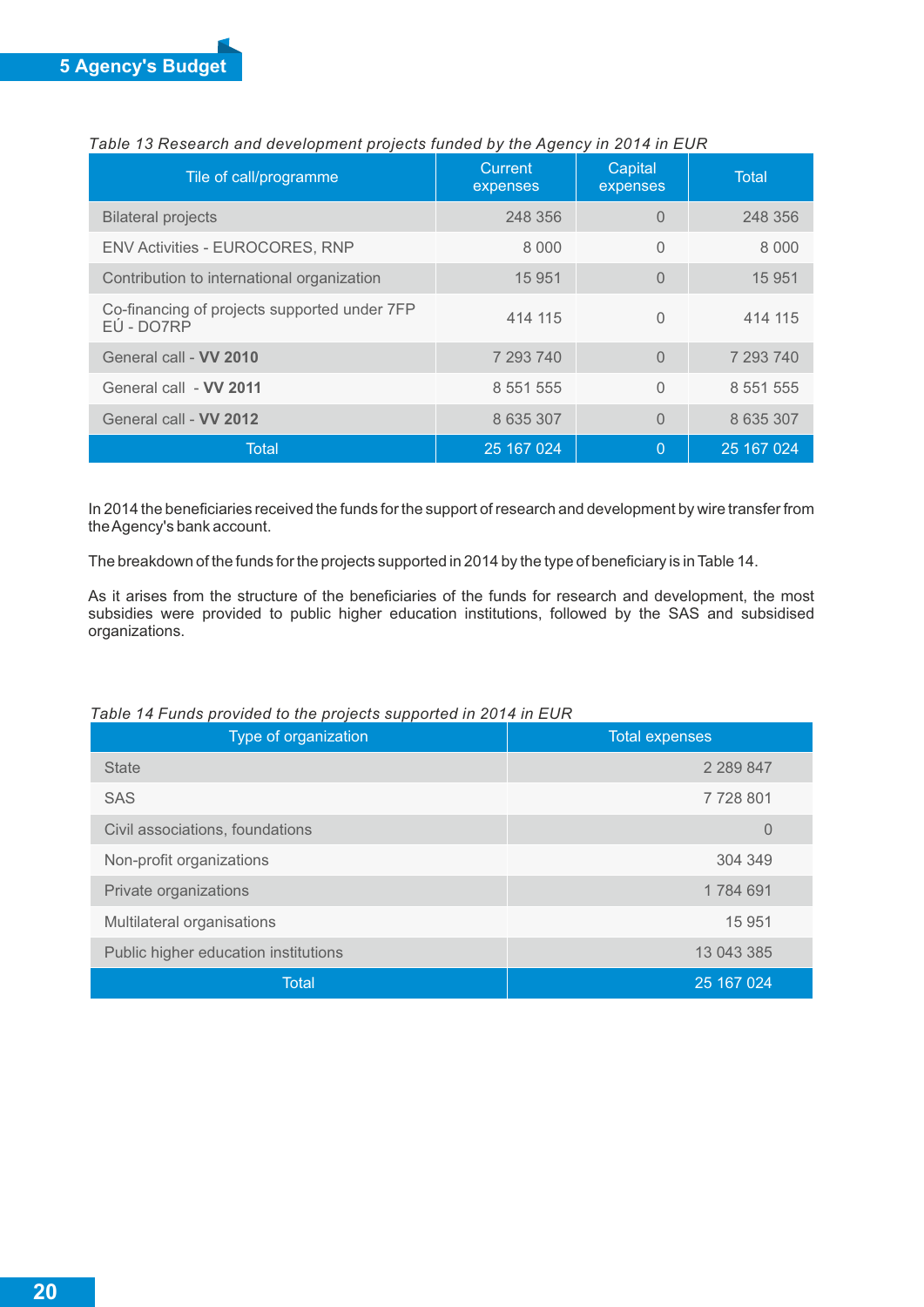# **6 Personnel Issues**

## **6.1 Bureau of the Agency**

**The average recorded number of employees of the Agency (the Bureau of the Agency) as of 31 December 2014 was 48 and the real number of the Agency's employees as of 31 December 2014 was 47.**

The number of the Agency's employees of individual organisational units within the organisational structure in 2014 is illustrated in Table 15.

*Table 15 Number of the Agency's employees pursuant to the organisational structure as of 31 December 2014.*

| <b>Department</b>                              | Number of employees |
|------------------------------------------------|---------------------|
| Director's Office                              | 3                   |
| <b>General Calls Department</b>                | 13                  |
| <b>Programmes Department</b>                   | 9                   |
| <b>Financial Department</b>                    | 12                  |
| Information Technology and Services Department | 5                   |
| <b>Audit Department</b>                        | 3                   |
| Personnel and Wages Department                 | $\overline{2}$      |
| Total                                          | 47                  |

As of 31 December 2014, the average age of the Agency's staff was 41. The qualification structure of employees as of 31 December 2014 is illustrated in Table 16.

*Table 16 Qualification Structure of the Agency's Staff in 2014 - as of 31 December 2014*

| Level of education              | Number of employees |
|---------------------------------|---------------------|
| Secondary education             |                     |
| Higher Education - first stage  |                     |
| Higher Education - second stage | 32                  |
| Higher Education - third stage  |                     |

## **6.2 Professional bodies**

## **The specialist bodies of the Agency are as follows:**

- **presidium**
- ź **councils**

## **Presidium**

The Presidium of the Agency is the highest professional body of the Agency. The Presidium is composed of 13 members, of which 12 persons are honourable experts in the science and technology fields. One is a representative of the Ministry of Education

page 4-4

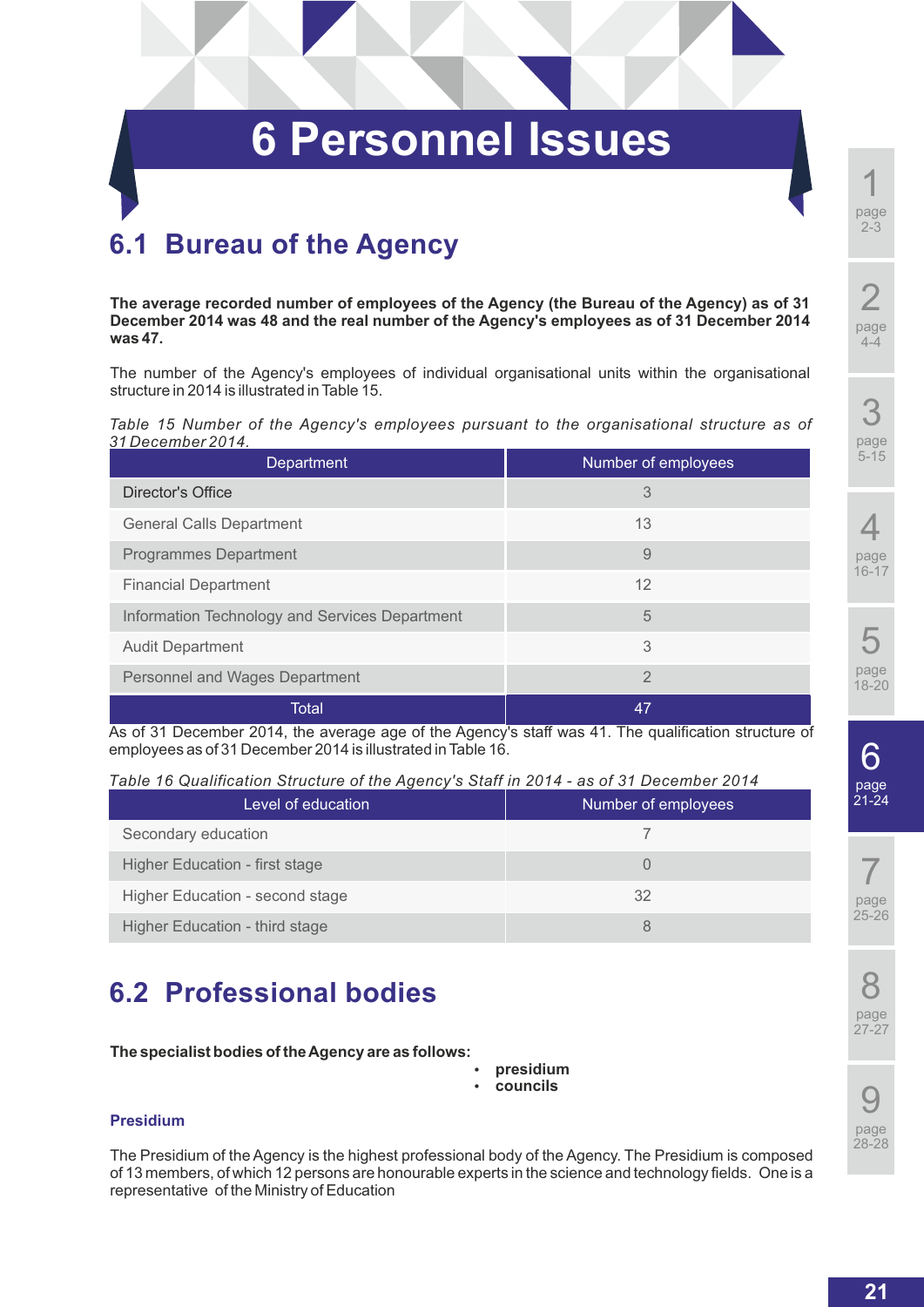The activities of the Presidium are governed by the Agency's work plan developed by the Agency's Director based on the concept of the Agency's activities for the period concerned and approved by the Bureau. The Presidium meets according to the work plan and the needs; however, at least once a quarter. In 2014, the Presidium met 5-times. The meetings are attended by the members of the Presidium, Director, Secretary and invited participants.

| President: prof. RNDr. Jozef Masarik, DrSc.<br>Faculty of Mathematics, Physics and Informatics, Comenius University Bratislava                                |
|---------------------------------------------------------------------------------------------------------------------------------------------------------------|
| Vice-President: RNDr. Eva Majková, DrSc.<br>Slovak Academy of Sciences, Bratislava                                                                            |
| Members: prof. Ing. Anetta Čaplánová, PhD.<br>Department of Economic Theory, the Faculty of National Economy, the<br>University of Economics in Bratislava    |
| prof. RNDr. Anatolij Dvurečenskij, DrSc.<br>Institute of Mathematics of the Slovak Academy of Sciences, Bratislava                                            |
| Ing. Rastislav Havrila, PhD.<br>Electrotechnical Research and Design Institute, Nová Dubnica                                                                  |
| prof. Ing. Jan Kudrna, Csc.<br>Faculty of Civil Engineering, Brno University of Technology, Czech Republic                                                    |
| Ing. Anton Marcinčin, PhD.<br>Ministry of Finance of the Slovak Republic, Bratislava                                                                          |
| prof. Ing. Štefan Mihina, PhD.<br>Department of Production Engineering, Faculty of Engineering, Slovak<br>University of Agriculture, Nitra                    |
| JUDr. Anton Ondrej, MBA<br>Slovak Chamber of Commerce and Industry, Bratislava                                                                                |
| prof. Ing. Ľudovít Parilák, Csc.<br>Železiarne Podbrezová, a.s., Podbrezová                                                                                   |
| MVDr. Ján Rosocha, Csc.<br>Ministry of Health of the Slovak Republic, Bratislava                                                                              |
| prof. Ing. Viktor Smieško, PhD.<br>Faculty of Electrical Engineering and Information Technology, Slovak University<br>of Technology, Bratislava               |
| Ing. Róbert Szabó, PhD.<br>Ministry of Education, Science, Research and Sports, Science of the Slovak<br>Republic, Universities, Science and Research Section |
|                                                                                                                                                               |

**Secretary:** Ing. Bibiána Remiarová, PhD.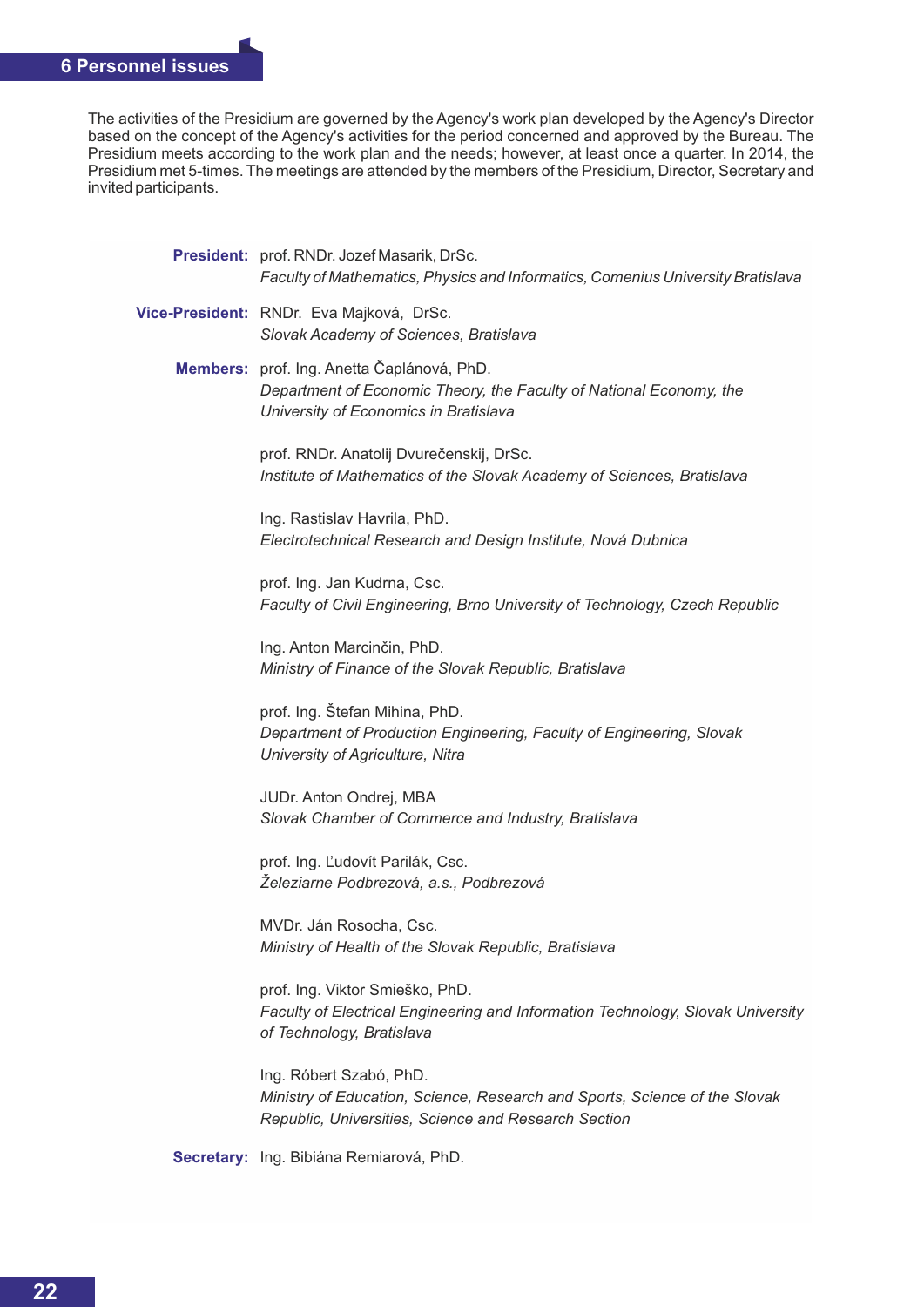## **Agency's Council**

The Agency's Council is a professional body of the Agency established for the assessment and approval of applications for granting funds for the financing of the implementation of scientific and research projects and development projects through the Agency and for the audit of supported projects for the implementation of which the Agency provided funds.

The Council is composed of at least seven honourable experts from the area of its activities, of which at least one is a foreign expert.

In 2014, the following Councils were active in the Agency:

| <b>Council of Natural Sciences: Chairman of the Council</b>                     | prof. RNDr. Ján Turňa, Csc. (till 15 March 2014) Faculty of                                                                                                                                                                                                                                                                                                                                                                                                              | p                       |
|---------------------------------------------------------------------------------|--------------------------------------------------------------------------------------------------------------------------------------------------------------------------------------------------------------------------------------------------------------------------------------------------------------------------------------------------------------------------------------------------------------------------------------------------------------------------|-------------------------|
| <b>Council of Technical Sciences: Chairman of the Council</b>                   | Natural Sciences of the Comenius University in Bratislava<br>Prof. RNDr. Peter Samuely, DrSc. (from 9 April 2014)<br>Institute of Experimental Physics, the Slovak Academy of<br>Sciences, Košice<br>Ing. Peter Fodrek, PhD. (till 15 March 2014)<br>Prvá zváračská, a.s., Bratislava<br>Prof. Ing. Jaroslav Kováč, CSc. (from 16 April 2014)<br><b>Faculty of Electrical Engineering and Information</b><br>Technology, the Slovak University of Technology, Bratislava | ŗ                       |
| <b>Council of Medical Sciences: Chairman of the Council</b>                     | prof. MUDr. Ján Danko, CSc.<br>Jessenius Faculty of Medicine in Martin, the Comenius<br>University in Bratislava                                                                                                                                                                                                                                                                                                                                                         |                         |
| <b>Council of Agricultural Sciences: Chairman of the Council</b>                | doc. RNDr. Ján Rafay, CSc.<br>Animal Production Research Centre, the Slovak University<br>of Agriculture in Nitra                                                                                                                                                                                                                                                                                                                                                        |                         |
| <b>Council of Social Sciences: Chairman of the Council</b>                      | univ. prof. dipl. Ing. Dr. Mikuláš Luptáčik (till 15 March 2014)<br>Faculty of National Economy, the University of Economics in<br><b>Bratislava</b><br>Prof. PhDr. Darina Malová, CSc. (till 15 April 2014)<br>Faculty of Philosophy, the Comenius University in<br><b>Bratislava</b>                                                                                                                                                                                   | $\frac{5}{2}$<br>p<br>2 |
|                                                                                 | <b>Council of Humanities: Chairperson of the Council</b><br>PhDr. Gabriela Kiliánová, Csc. (till 15 March 2014)<br>Institute of Ethnology, Slovak Academy of Sciences,<br>Bratislava<br>PhDr. Matej Rutkay, CSc. (from 29.4.2014)<br>Institute of Archaeology, Slovak Academy of Sciences, Nitra                                                                                                                                                                         | $\overline{2}$          |
| <b>Council of International Scientific</b><br>and Technology Cooperation (MVTS) | <b>Chairman of the Council</b><br>prof. MUDr. Fedor Čiampor, DrSc. (till 14 October 2014)<br>Institute of Virology, Slovak Academy of Sciences,<br><b>Bratislava</b><br>Prof. Ing. Stanislav Marchevský, (from 26 November 2014)<br>The Technical University in Košice                                                                                                                                                                                                   | $\overline{2}$          |

page 2-3

1



8 page 27-27

9 page 28-28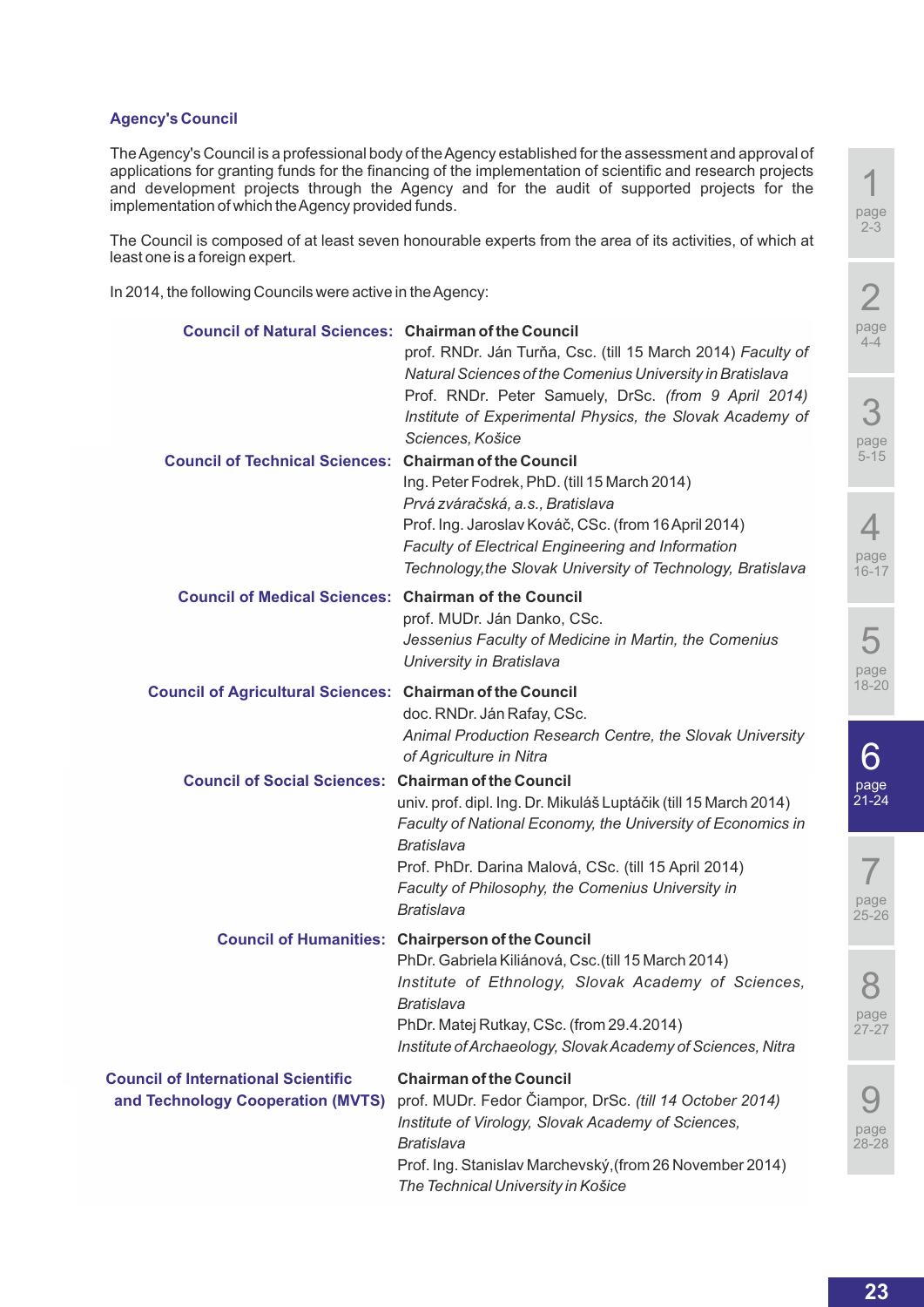## **6.3 Social policy of the Agency**

**The Agency has concluded employer's agreements with the following three supplementary pension insurance companies: AXA, DDS ING Tatry Sympatia and DDS of Tatra banka. As of 31 December 2014, 36 employees were enrolled in the pension saving schemes. In 2014, the contribution of the employer to the supplementary pension saving was 4% of the gross wages.**

In 2014 employees were entitled to a contribution to catering in the amount of EUR 2.06 and a contribution from the Social Fund in the amount of EUR 0.58. The contribution to catering is provided in the form of gastro tickets.

## **6.4 Training**

**The professional qualifications of the Agency's employees was raised through external specialised training courses in the field of OSH and fire protection. 4 employees were re-trained in 2014 to provide pre-medical first aid. Further training courses were performed in the field of work, wages and information systems in relation to the amendments to legislation applicable to public administration and budgetary organisations, as well as legislative amendments in the field of labour law and the acts in the field of social and health insurance schemes.**

The Agency continuously arranged for compulsory retraining of referent drivers. The Agency's employees attended seminars, conferences and other events organised by partner institutions.

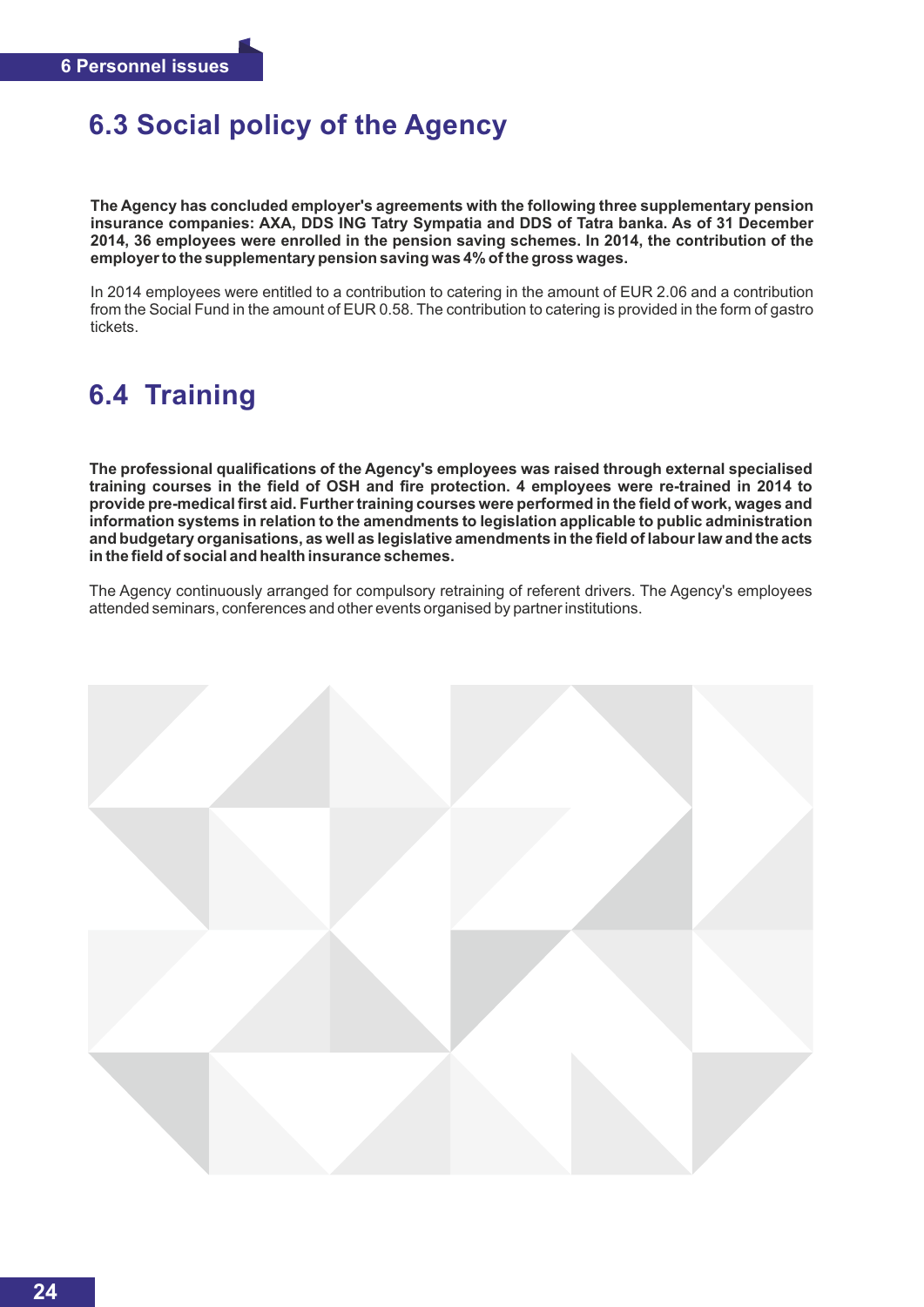# **7 Control Activities**

## **7.1 External control activities**

*Table 17 Follow-up financial controls carried out by agency's staff*

**Pursuant to Act No. 502/2001 Coll., on financial control and internal audit and on amendments and supplements to certain other acts, as amended, the employees of the Agency carried out eight follow-up audits.**

The aim of carrying out of follow-up financial controls was to check the compliance of the terms and conditions of the use of funds provided for the projects.

## Name of audited entity Total amount of funds audited by auditing body in EUR ARDOS AZ, a.s., Bratislava 182 095 Vojenský opravárenský podnik Nováky, a.s. 154 082 TAU-CHEM, s.r.o., Bratislava 43 910 ATIM, spoločnosť s ručením obmedzeným Košice 143 962

| The man operation of a committed and construction in the set of the set of the set of the set of the set of the | . <i>.</i> |
|-----------------------------------------------------------------------------------------------------------------|------------|
| P-MAT, n. o., Bratislava                                                                                        | 78 207     |
| P-MAT, n. o., Bratislava                                                                                        | 89 859     |
| Institute of Construction and Architecture of SAS                                                               | 41 150     |
| Faculty of Civil Engineering of the Technical University in Košice                                              | 4 200      |

## Breaches of financial discipline occurred as a result of:

- 1. unauthorized spending of public funds used in contravention of the principles, conditions and applicable legislation under which public funds were granted;
- 2. the use of public funds in excess of authorization resulting in higher spending of public funds;
- 3. reporting of higher than actually incurred expenditures/costs;
- 4. reporting of expenditures/costs outside the accounting period.

1 page 2-3

# 5-15

3 page

 $\Delta$ page 16-17







page  $27 - 27$ 

9 page 28-28

7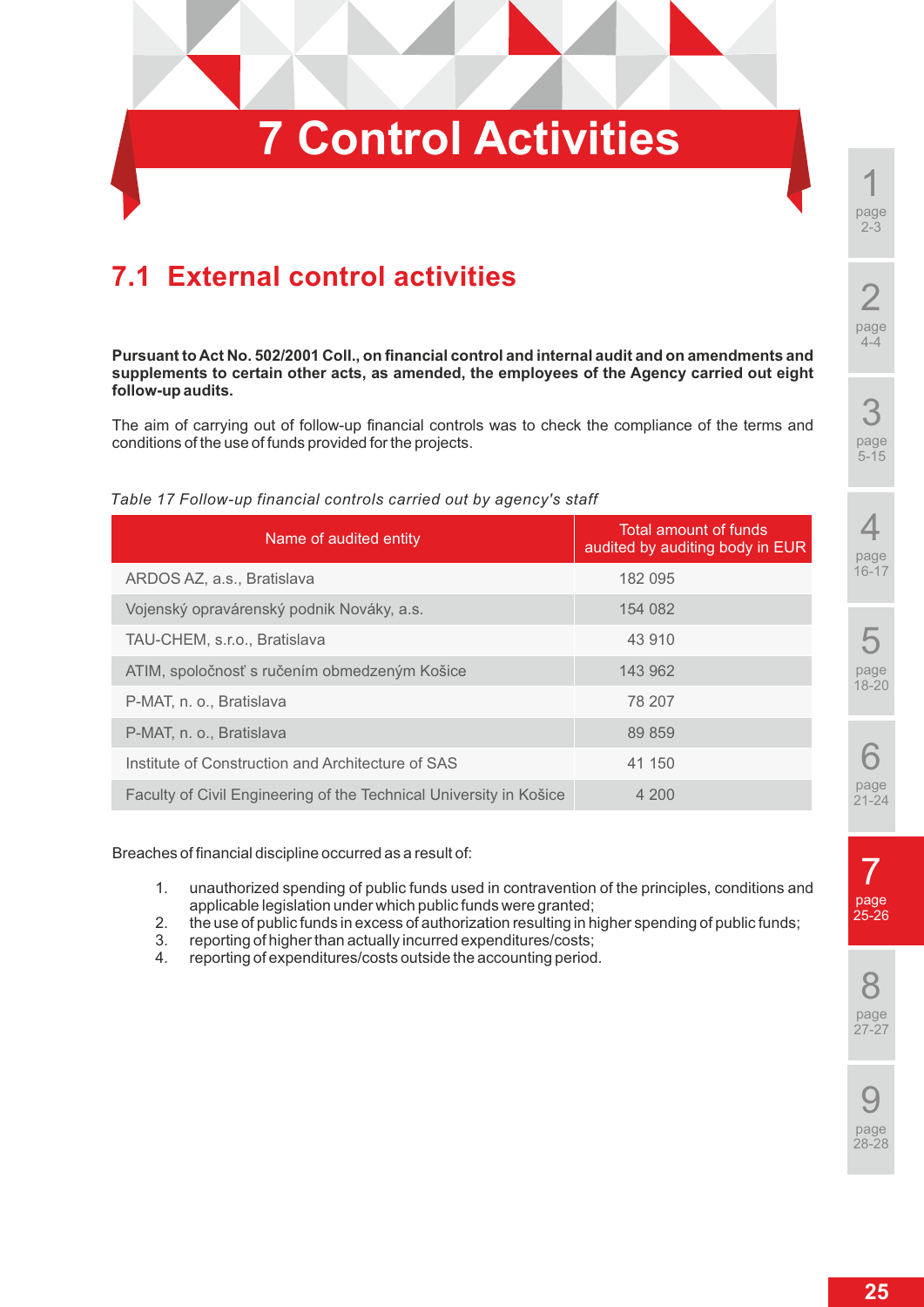## **7.2 Internal control activities**

**The Audit Department of the Agency carried out internal audits pursuant to internal regulation - Directive No. 14/2012 "Strategy of Carrying out Audit Activities in the Agency", as amended, and pursuant to its applicable addendums 1-3.**

In 2014, six internal audits were carried out aimed at:

- 1. check for updates of applicable internal regulations issued by the Agency;
- 2. check for compliance with procurement procedures with emphasis on record keeping, completeness and correctness of documents according to the relevant internal regulation;
- 3. check for compliance with the directive on drafting, commenting, concluding and registration of operational contract;
- 4. check for compliance with the registry guidelines;
- 5. check of inventory conducted as of 31 December 2013 with emphasis on record keeping, completeness and correctness of documents;
- 6. check for compliance with the measures taken as a result of the internal and external audits carried out in 2013 and 2014.

Based on the audit findings measures were taken in order to remove the detected shortcomings.

## **7.3 Control activities performed by external control bodies**

#### **In 2014 external auditing bodies carried out two audits in the Agency.**

On 24 January 2014 and 19 March 2014, the Prague Social Security Administration conducted checks of contributions to the social security scheme and contributions to the State Employment Policy, contributions to the health insurance scheme and contributions to the old age insurance scheme. The controls conducted have not identified any deficiencies.

Based on the authorisation of the Minister of Education, Science, Research and Sport of the Slovak Republic, dated 1 December 2014, the employees of the Audit Department conducted a follow-up financial check focused on compliance with the principles of purpose, economy, efficiency and effectiveness of the use of funds. This follow-up check was not completed in 2014.

## **7.4 Complaints handling**

**The Audit Department did not record in 2014 any submission marked as a complaint.**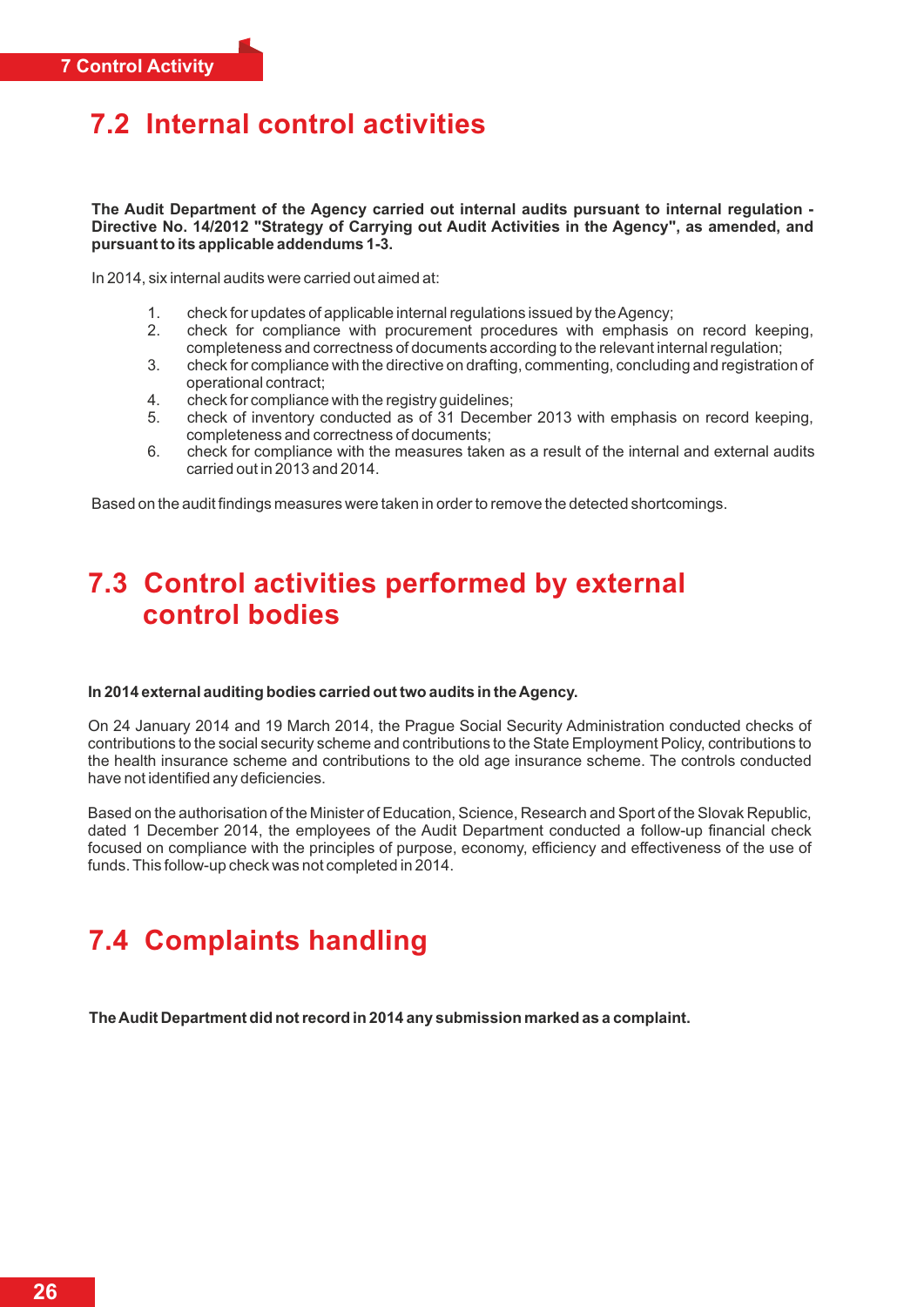# **8 Objectives and their Fulfillment**

#### **Monitoring of Supported Projects with Expired Implementation Period**

With regard to the projects for which the deadlines for the execution of the project have been exceeded, the monitoring of the project outcomes and social and economic benefits (impacts) of the project results over the next three years from the completion of the projects has been performed. All activities related to the administration process and the assessment of the outcomes of the projects have been performed under general calls published in 2006 and 2007, the calls for proposals to implement the following programmes: LPP2006, LPP2007, LPP2009, VMSP 2007, VMSP 2009, VMSP II 2009, VVCE 2007 and SUSPP 2007, the calls for proposals to implement the following programmes: EUREKA2006, EUROCORES 2006, EUROCORES 2007, RPEU 2006 and DO7RP.

#### **Annual and Final Evaluation of Projects and Financing of On-going Projects**

In 2014 the following calls were financed and assessed: the general calls VV 2010, VV 2011 and VV 2012, the calls ENV – EUROCORES 2007, DO7RP and EUROCORES 2010, the bilateral calls SK- Greece 2011, SK - Austria 2012, SK - China 2012, SK - Poland 2012 , SK - Portugal 2012, SK - Romania 2012.

#### **Initial Evaluation and Financing of New Projects**

In 2014, the following calls, announced and evaluated in 2013, were funded: bilateral call SK - France 2013, open call DO7RP

#### **Publishing of New Calls and Initial Evaluation of Submitted Projects**

In 2014, the Agency published the general call VV 2014. The call was announced on 2 September 2014 and the date of closure of this call was set for 14 November 2014. In 2014, the Agency started to consider the applications submitted under this call. The expected date for the publication of the results is at the beginning of May 2015.

In 2014, the Agency did not announced any call in the field of international scientific and technological cooperation.

#### **Promoting the Participation of Slovak Entities in the 7th Framework Programme of the European Union**

The Agency continued to support the participation of the Slovak Republic in the 7th EU Framework Programme through the Open public call for applications for co-financing of successful projects under the 7th Framework Programme of the European Community for research, technological development and demonstration activities. The aim of the above call is to promote active participation of the Slovak top investigators and research and development teams in the 7th Framework Programme. Co-financing is aimed at the promotion of participation of the Slovak entities in two types of projects: Collaborative Projects and the Networks of Excellence Projects.

#### **Specific Tasks of the Agency Aimed at Ensuring the Full Operation of the Agency.**

In 2014 the following tasks were fulfilled within the fulfilment of specific tasks:

- $\bullet$  Preparation of documents:
	- Plan of main tasks of the Agency for 2014
	- Annual Report on the Activities of the Agency for 2013
	- Annual Report on the Financial Management of the Agency for 2013
	- Report on State Aid granted in 2013
	- Annual Financial Statements of the Agency for 2013
- $\sim$  The preparation and announcement of the first public calls of the Agency in the new information management system and the submission of applications.

1 page 2-3

page 4-4 3

page 5-15

 $\varDelta$ 

page 16-17

5

page 18-20

6 page 21-24

7 page 25-26

8 page 27-27

 $\mathbf C$ page 28-28

2

**27**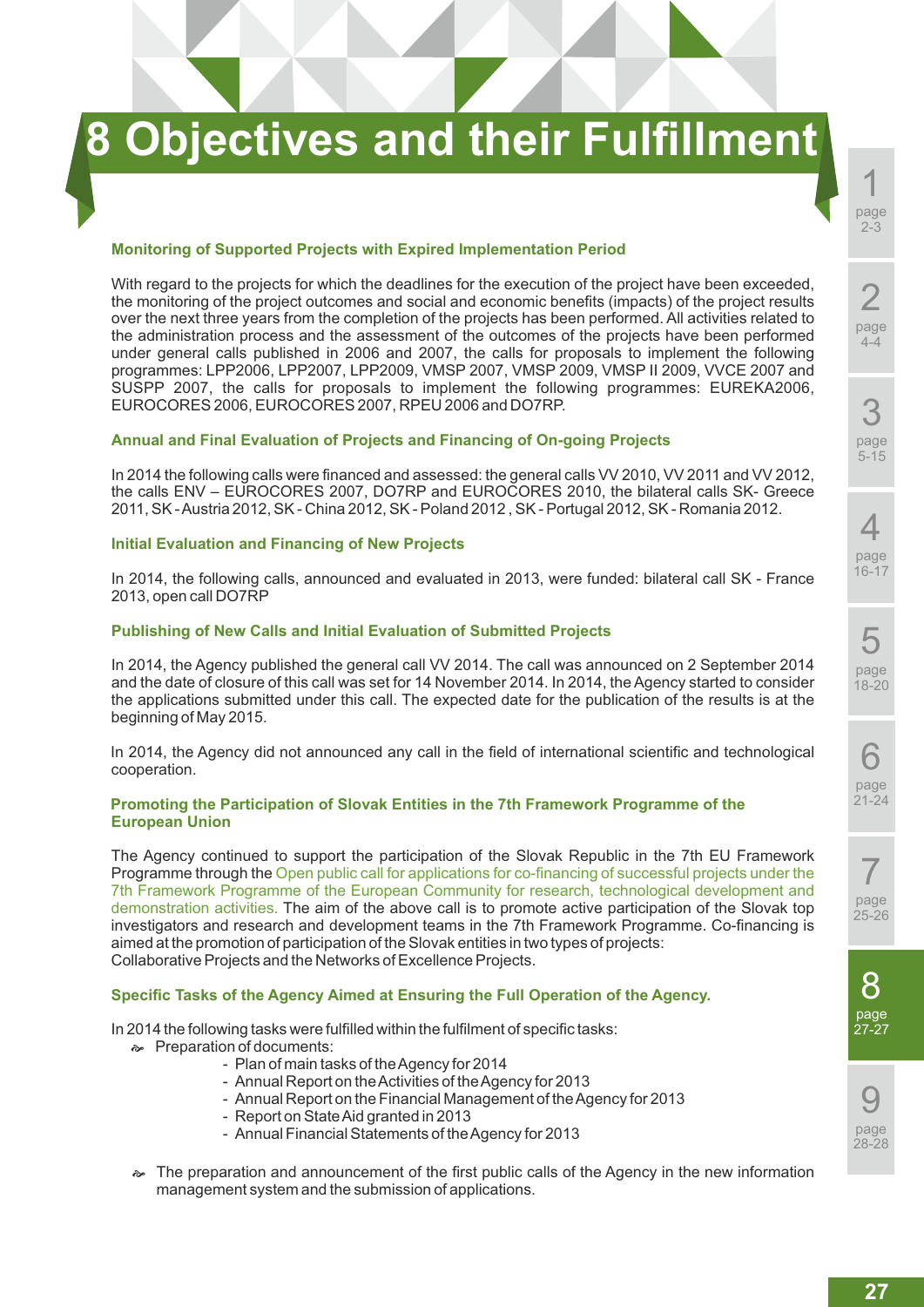# **Assessment of the Agency Activities in 2014**

The activities of the Agency were based on the objectives of the programme 06K The National Programme for the Development of Science and Technology, the sub-programme 06K11 Research and Development Tasks supported by the Slovak Research and Development Agency with the aim to achieve objectives specified in the programme and attain stipulated measurable indicators. The intention of the sub-programme is the development of an effective system of support for research and development by providing funds for the implementation of projects and increasing competitiveness of Slovak entities in the field of international scientific and technological cooperation.

When preparing the strategy and stipulating the main activities and tasks of the Agency, the tasks arising from the resolutions of the Slovak Government and the objectives and aims of the State Scientific and Technology Policy were taken into account. The Agency has carried out its mission in accordance with Section 12 of Act No. 172/2005 through financing of the projects approved under the general calls VV 2010, VV 2011 and VV2012 and the calls in the framework of international cooperation (bilateral projects and projects DO 7RP).

The specification of the main tasks of the Agency for 2014 was based on the amount of funds for 2014, which was EUR 26.27 million which did not cover in full even the financing of any legally enforceable obligations.

Due to a lack of finances in the budget of the Agency in 2014, it can be concluded that the statutory role of the Agency was fulfilled only partially.

The Agency drew attention of the Ministry of Education, Science, Research and Sports of the Slovak Republic while looking for solutions in order to minimize negative impacts on the implementation of contracted projects.

In 2014, he Agency was not able to meet the Agency's intention to present to the Government of the Slovak Republic new programmes of the Agency which represent one of the main instrument for the competitive research and development funding for in Slovakia. In 2014, the Agency prepared and submitted to the Minister of Education, Science, Research and Sports of the Slovak Republic the proposals for the following programmes:

- The promotion of research and development in enterprises and the promotion of cooperation between enterprises and research organisations for the period 2014-2018
- The promotion of the building of personnel infrastructure in all research and development sectors in Slovakia for the period of 2014-2018
- The promotion of the research and development projects within the EU Framework Programme for Research and Innovation for 2014-2020 - Horizon 2020

The programmes were then submitted to the ministries for comments and after incorporation of comments they were placed on the agenda of the Government Council for Science, Technology and Innovation for 23 October 2014. According to the minutes of the meeting, the Council approved the programme proposals with the recommendation to present them to the Government together with the document on a new research agency which will take them over.

The insufficiency of funds in the 2014 budget of the Agency had negative effects on the promotion of projects in the field of bilateral cooperation starting in 2014.

It can be concluded that despite the issues raised above the Agency is the only national grant agency promoting research and development through national resources with established standard procedures with competitive funding for research and development comparable with the EU Member States. These processes include in particular an objective and transparent system for evaluation of applications and a fully operational project management system.